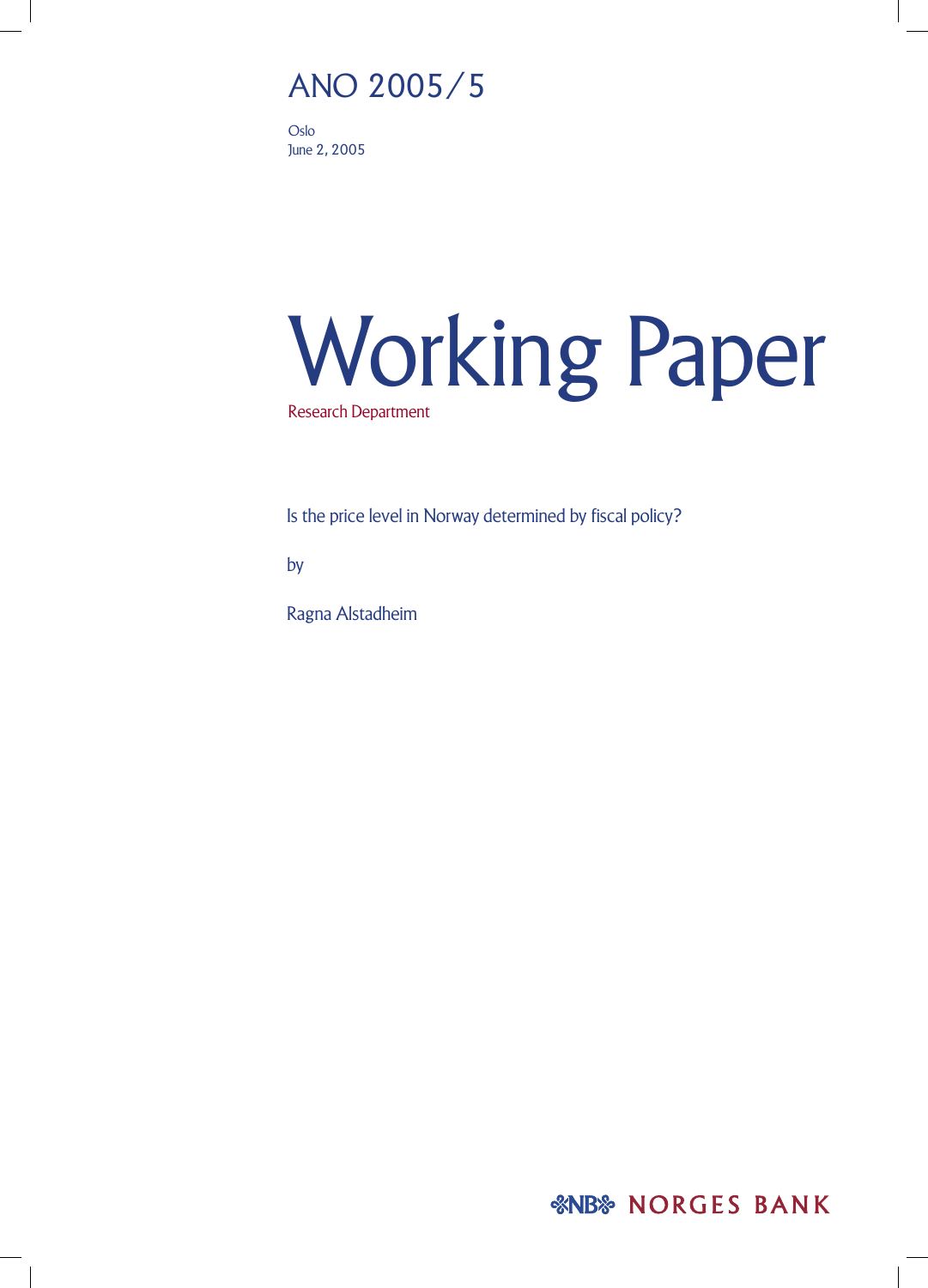Working papers fra Norges Bank kan bestilles over e-post: posten@norges-bank.no eller ved henvendelse til: Norges Bank, Abonnementsservice Postboks 1179 Sentrum 0107 Oslo Telefon 22 31 63 83, Telefaks 22 41 31 05

Fra 1999 og senere er publikasjonene tilgjengelige som pdf-filer på www.norges-bank.no, under "Publikasjoner".

Working papers inneholder forskningsarbeider og utredninger som vanligvis ikke har fått sin endelige form. Hensikten er blant annet at forfatteren kan motta kommentarer fra kolleger og andre interesserte.

Synspunkter og konklusjoner i arbeidene står for forfatternes regning.

*Working papers from Norges Bank can be ordered by e-mail: posten@norges-bank.no or from Norges Bank, Subscription service, P.O.Box. 1179 Sentrum N-0107Oslo, Norway. Tel. +47 22 31 63 83, Fax. +47 22 41 31 05*

*Working papers from 1999 onwards are available as pdf-files on the bank's web site: www.norges-bank.no, under "Publications".*

*Norges Bank's working papers present research projects and reports (not usually in their final form) and are intended inter alia to enable the author to benefit from the comments of colleagues and other interested parties.*

*Views and conclusions expressed in working papers are the responsibility of the authors alone.*

ISSN 0801-2504 (printed) 1502-8143 (online)

ISBN 82-7553-302-3 (printed), 82-7553-303-1 (online)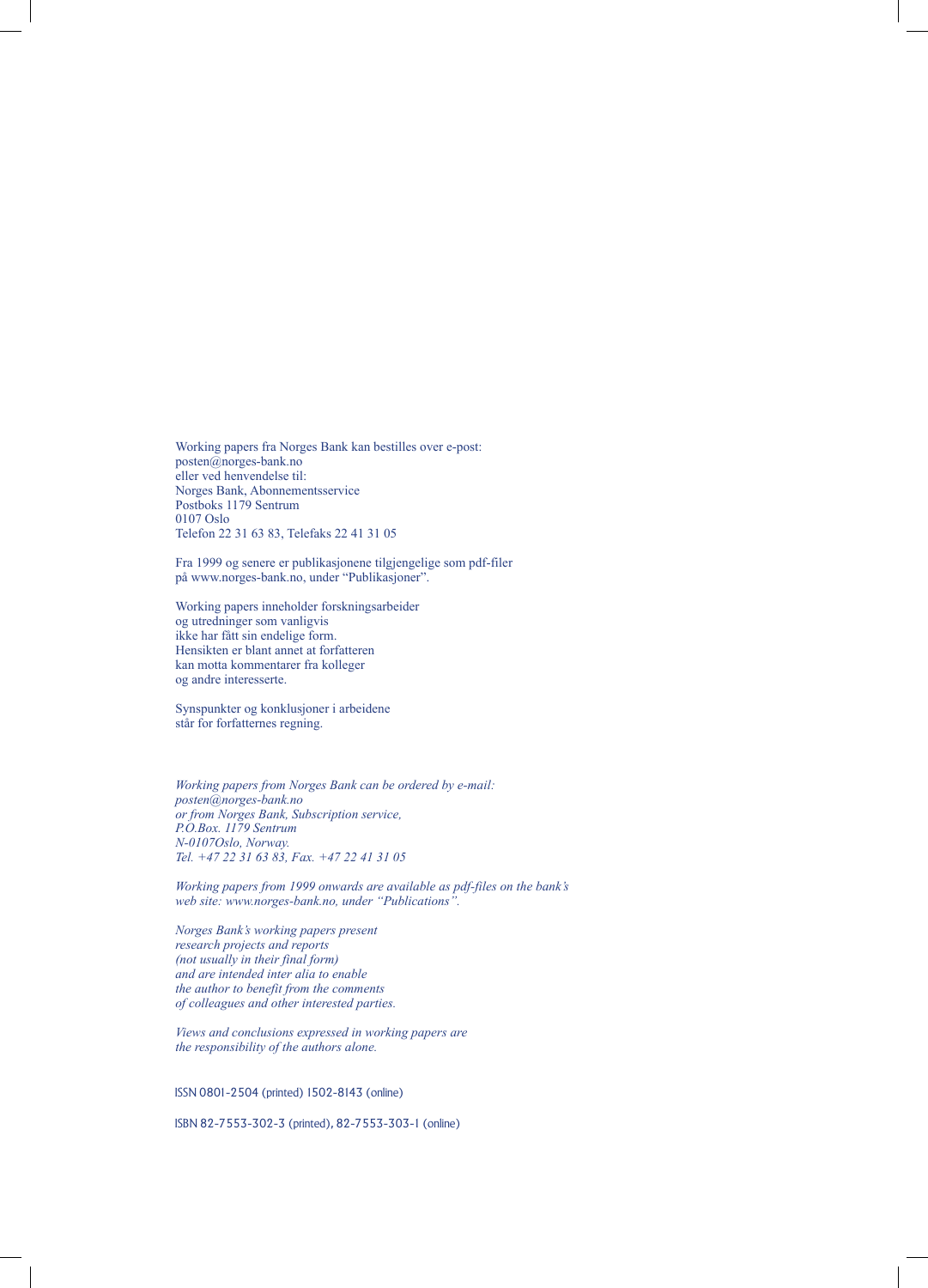# Is the price level in Norway determined by fiscal policy?

Ragna Alstadheim Norges Bank<sup>∗</sup>

June 2, 2005

#### Abstract

The Norwegian public sector has net financial assets. The fiscal theory of pricedetermination applies equally to Norway and economies with net public debt: If primary surpluses evolve independently of nominal debt (or assets), the price level has to adjust to satisfy the intertemporal budget constraint of the public sector. In this 'non-Ricardian' regime, monetary policy cannot provide the nominal anchor. In the alternative 'Ricardian' regime, surpluses respond to debt, and monetary policy is the nominal anchor. The plausibility of NR regimes is disputed. I use fiscal data and oil prices to argue that the Norwegian regime is Ricardian.

Key words: price level determinacy, fiscal policy, Ricardian regime, nominal anchor.

JEL classification: E60, E63.

<sup>∗</sup>For helpful comments, I thank Matthew Canzoneri, Behzad Diba and Dale Henderson. I thank 'senter for pengepolitisk of finansiell forskning' (the center for monetary and financial research) for financial support. A previous version of this paper was presented at the University of Oslo in 2000. I thank seminar participants there and participants in a seminar in Norges Bank for helpful comments. The views expressed in this paper are those of the author and should not be interpreted as reflecting those of Norges Bank. Address: Research Department, Norges Bank. P.O. Box 1179 Sentrum, 0107 Oslo, Norway. E-mail: ra7@georgetown.edu.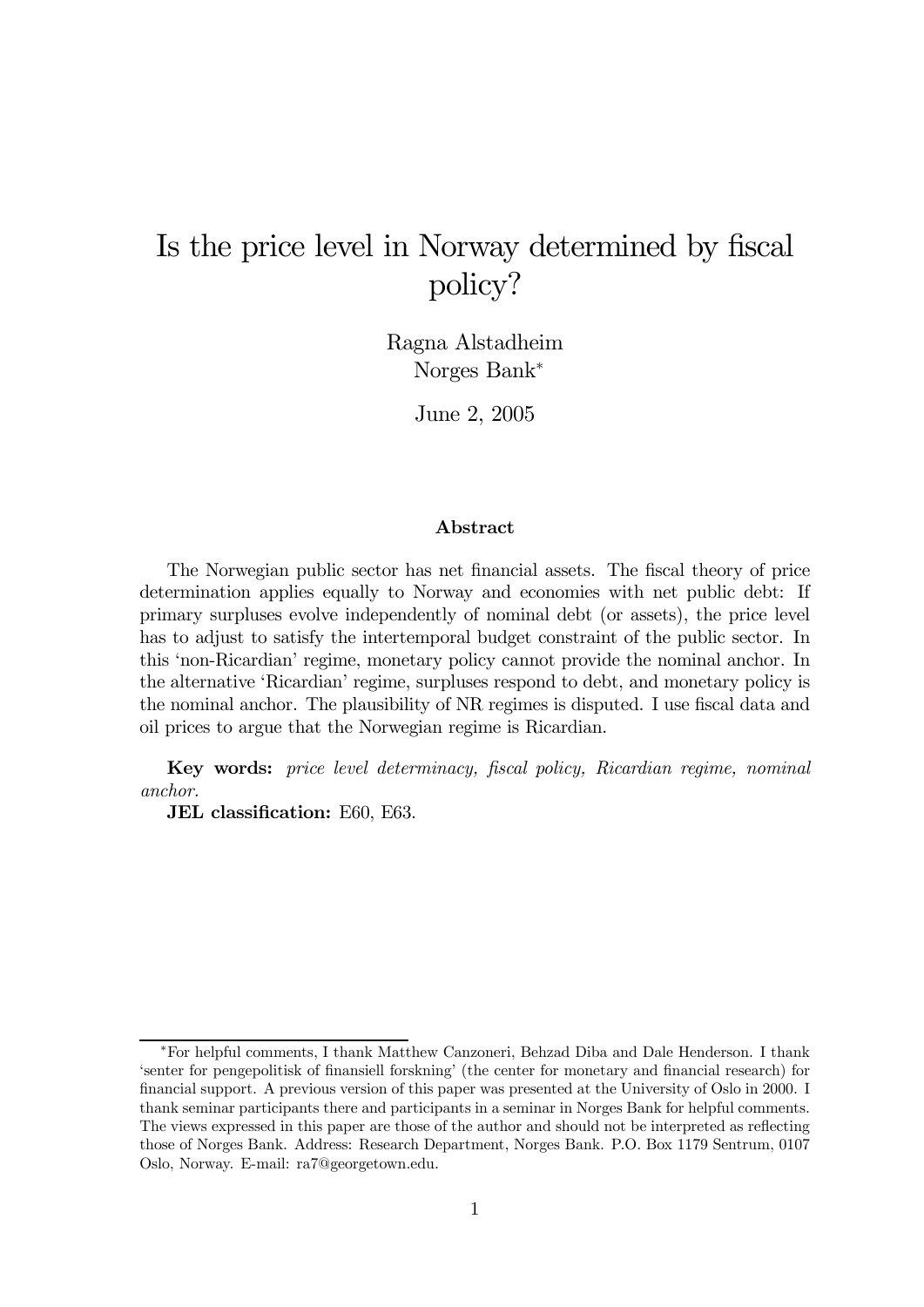# 1 Introduction and summary

According to the 'fiscal theory of price level determination'1, the price level may be determined by the intertemporal budget constraint of the public sector. The alternative and more traditional assumption is that the price level is determined by monetary policy. It is for example often assumed that an interest-rate reaction function pins down the price level. Woodford (1995) calls a monetary-fiscal regime where monetary policy can pin down the price level a 'Ricardian' (R) regime. Woodford's R regime is defined by an endogenous fiscal policy that makes the public sector intertemporal budget constraint hold exactly regardless of the prevailing price path. In a 'Non-Ricardian' (NR) regime on the other hand, the price level has to adjust to assure that the present-value budget constraint of the public sector holds with equality in equilibrium. In an NR regime the path of primary surpluses does not respond enough to real public liabilities to make sure that the intertemporal budget constraint of the public sector holds given any price level. Monetary policy authorities can therefore not pin down the price level. If they tried to, no equilibrium would exist.

The central bank of Norway has an inflation target, and the presence of an R regime is a precondition for the central bank's ability to implement the target<sup>23</sup>. It may also be of some general interest to know whether an NR regime is empirically plausible in the case of Norway. Norway is exceptional in the sense that the public sector has large positive financial assets. Tax income from the petroleum sector has enabled the public sector to run budget surpluses. The fiscal theory of the price level applies equally to an economy with net public financial wealth and to one with high net public liabilities. But the empirical relevance of an NR regime might depend on the financial position of the public sector.

I first present impulse-response functions calculated from VARs in the surpluses and the real liabilities of the public sector, following the approach of Canzoneri, Cumby, and Diba (2001b)(CCD). CCD point out that in an R regime, the one-period lagged response in liabilities to a positive shock in the surplus will be negative. In an NR regime the response may be positive, negative or zero depending on the time

<sup>1</sup>Contributions to this literature include among many others Canzoneri, Cumby, and Diba (2001b), Cochrane (1998), Woodford (1995) and Sims (1994). For an overview of this literature and a more complete list of references, see Woodford (2001).

<sup>&</sup>lt;sup>2</sup>In practice, the traditional conditions for 'Ricardian Equivalence' (e.g. frictionless capital markets) will not hold, and fiscal policy may be assumed to affect the price level via demand for that reason. These effects may feed into the reaction function of monetary authorities in an R regime as defined above. An R regime is a necessary but not sufficient condition for Ricardian Equivalence.

<sup>3</sup>Benhabib, Schmitt-Grohe, and Uribe (2001c), Benhabib, Schmitt-Grohe, and Uribe (2001a) and Benhabib, Schmitt-Grohe, and Uribe (2001b)discuss uniqueness problems when authorities follow interest rate reaction functions. In their work, the interest rate reaction function of the monetary authorities may pin down the price level in a locally R equilibrium, but an NR regime may help ensure global uniqueness. An empirical investigation of the type of regime will necessarily have to be concerned with the forces that ensure uniqueness around the actual historical equilibrium of the economy.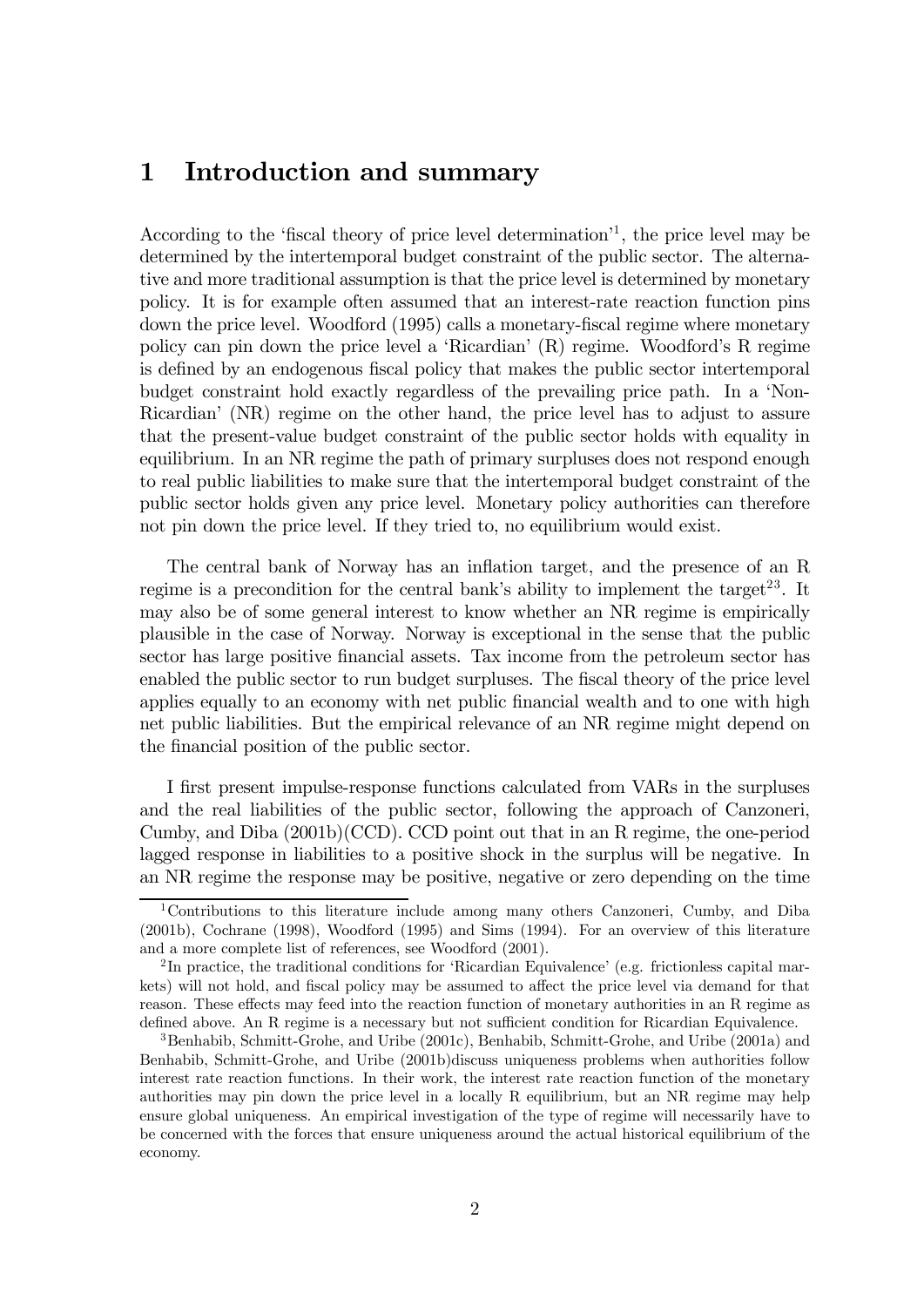series process of the surplus. If there is no negative autocorrelation in the surplus series, one will be able to distinguish between the regimes based on impulse-response functions. The evidence from my VAR estimations for Norway is inconclusive, since I find negative autocorrelation in the surplus series.

Next I test for Granger causality using the oil tax and the real public liabilities. This approach to the question is new here, and seems to be more informative. If the oil-tax data are exogenous to public liabilities the oil tax should not be Granger caused by public liabilities in an R regime. But in an NR regime the oil-tax income should be Granger caused by public liabilities. The reason is that in the NR case, the direction of causality is from expected future surpluses to liabilities. That is, evidence of Granger causality from the liabilities series to the oil-tax series should appear if and only if the regime is NR (given that the oil tax really is exogenous to liabilities). This is in contrast to the regular surplus, which should respond to liabilities in an R regime, and hence should be Granger caused by liabilities in any regime. I find that real liabilities do not Granger cause oil-tax income. This is evidence of an R regime. One may be worried that oil tax income is not truly exogenous to the level of public debt. I note that the oil price is highly correlated with oil-tax income, and the oil price may be assumed to be exogenous to Norwegian decisions4. I find no Granger causality from the liabilities to the oil price. Also, there is no response in the real value of the liabilities to a shock in the oil price calculated from a VAR in the oil price, the surplus and the liabilities. Based on this I find it plausible that an R regime has been in place in Norway rather than an NR regime.

Section 2 below is a brief review of the theory. Estimation results are presented in section 3 and concluding remarks follow in section 4.

## 2 Theoretical background

## 2.1 The definition of Ricardian (R) and Non-Ricardian (NR) policy regimes

The terms 'Ricardian' and 'Non-Ricardian' monetary-fiscal regimes were first used by Woodford (1995). I work with CCD's version of the intertemporal public budget constraint, which differs from Woodford's only in that they work with variables relative to nominal GDP. I reproduce their equations here. The present value budget constraint is derived from the period budget constraint of the public sector;

$$
B_j = (T_j - G_j) + (M_{j+1} - M_j) + B_{j+1}/(1 + i_j)
$$
\n(1)

<sup>4</sup>Even though Norway is the worlds third largest oil exporter, the volume of its production is only about 5 percent of the world market.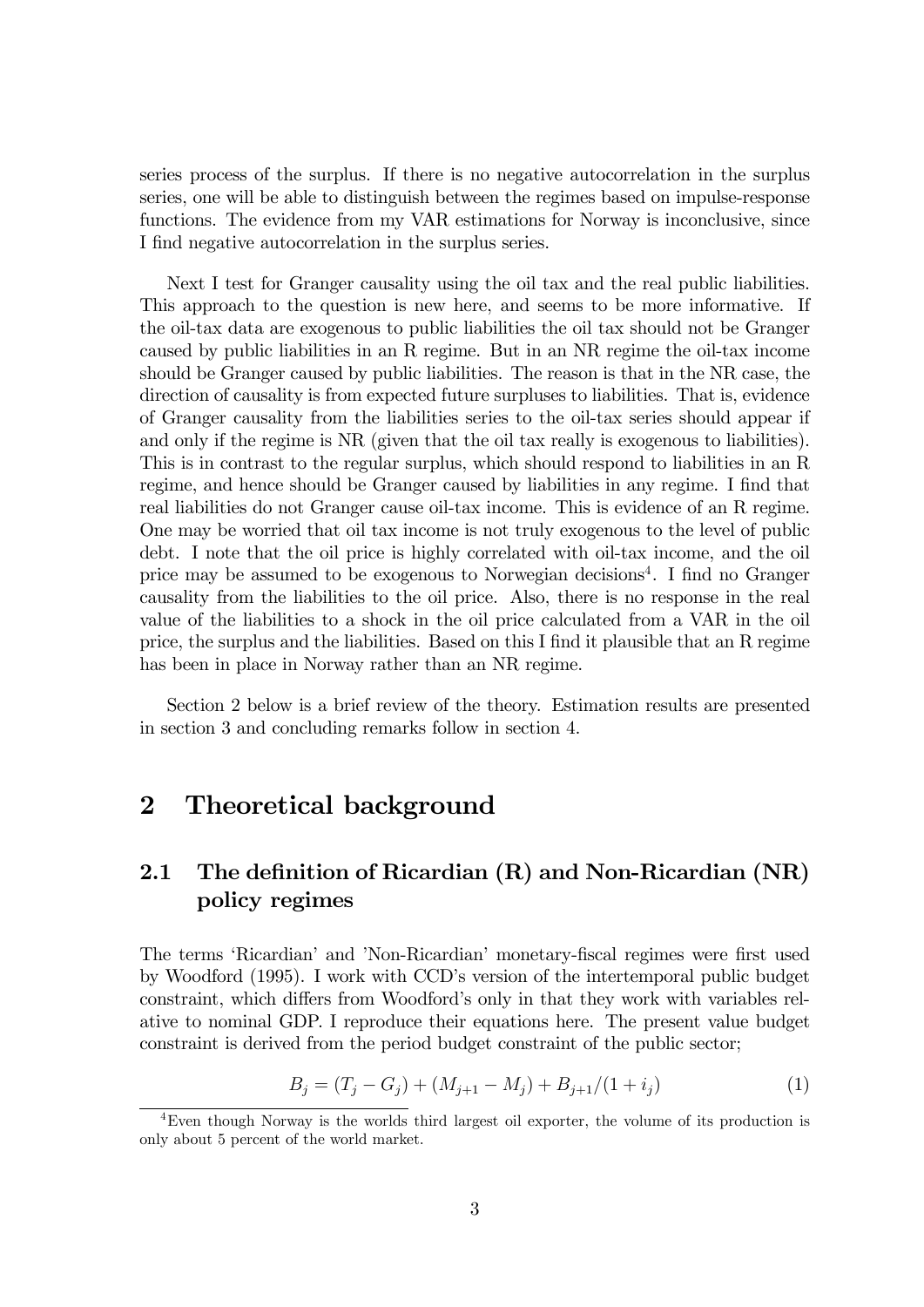where  $M_j$  and  $B_j$  are stocks of base money and net government liabilities at the beginning of period j,  $T_j - G_j$  is the primary surplus during period j, and  $i_j$  is the net nominal one period interest rate for period j. The constraint says that expiring bonds have to be financed by the primary surplus, by seigniorage, or they have to be refinanced. The government issues nominal liabilities,  $M_i + B_i$ . The effect of issuing liabilities in foreign currency (or acquiring assets denominated in foreign currency, as is relevant for Norway) for the reasoning that follows is discussed in appendix B on page 19.

Expressing the government budget constraint in terms of total liabilities, and dividing through by the nominal gross domestic product  $P_i y_i$  gives the following difference equation in total real government liabilities:

$$
\frac{M_j + B_j}{P_j y_j} = \n\left[ \frac{T_j - G_j}{P_j y_j} + \left( \frac{M_{j+1}}{P_j y_j} \right) \left( \frac{i_j}{1 + i_j} \right) + \left( \frac{y_{j+1}/y_j}{(1 + i_j)(P_j/P_{j+1}} \right) \left( \frac{M_{j+1} + B_{j+1}}{P_{j+1} y_{j+1}} \right) \right]
$$
\n(2)

Like CCD, I simplify the notation and replace the above equation by

$$
w_j = s_j + \alpha_j w_{j+1} \tag{3}
$$

where  $w_j$  is the liabilities to  $P_jy_j$  ratio,  $s_j$  is the surplus to  $P_jy_j$  ratio (including transfers from the central bank), and  $\alpha_j$  is the discount factor  $\frac{y_{j+1}/y_j}{(1+i_j)(P_j/P_{j+1})}$ . CCD iterate on (3) to get the following present value budget constraint:

$$
w_t = s_t + E_t \sum_{j=t+1}^{+\infty} \left( \prod_{k=t}^{j-1} \alpha_k \right) s_j \tag{4}
$$

which holds if and only if the transversality condition

$$
\lim_{T \to \infty} E_t \left( \Pi_{k=t}^{T+t-1} \alpha_k \right) w_{t+T} = 0 \tag{5}
$$

 $holds<sup>5</sup>$ .

According to Benhabib, Schmitt-Grohe, and Uribe (2001b), if fiscal policy makes sure that  $(4)$  or equivalently (5) holds regardless of endogenous variables, we have a Ricardian  $(R)$  regime<sup>6</sup>. In the type of model CCD have in mind, the potential endogenous variables are prices, nominal interest rates and real output. Hence, the regime is R if the surplus series  $s_t$  responds to innovations in total public liabilities  $w_t$  or the series of discount factors  $\alpha_t$  to make sure that (4) holds.

<sup>&</sup>lt;sup>5</sup>The transversality condition follows as an equilibrium condition from a 'No-Ponzi-game' condition in combination with the budget constraint and utility maximization in the private sector. See for example Obstfeld and Rogoff (1996), page 715.

<sup>&</sup>lt;sup>6</sup>The definition of R and NR regimes in Woodford (1995) are different from Benhabib, Schmitt-Grohe, and Uribe (2001b)'s definition. Woodford (1995) refers to a transversality condition on government debt excluding money. In the discussion of this topic in Woodford (2003), the difference is avoided by referring to a model without money.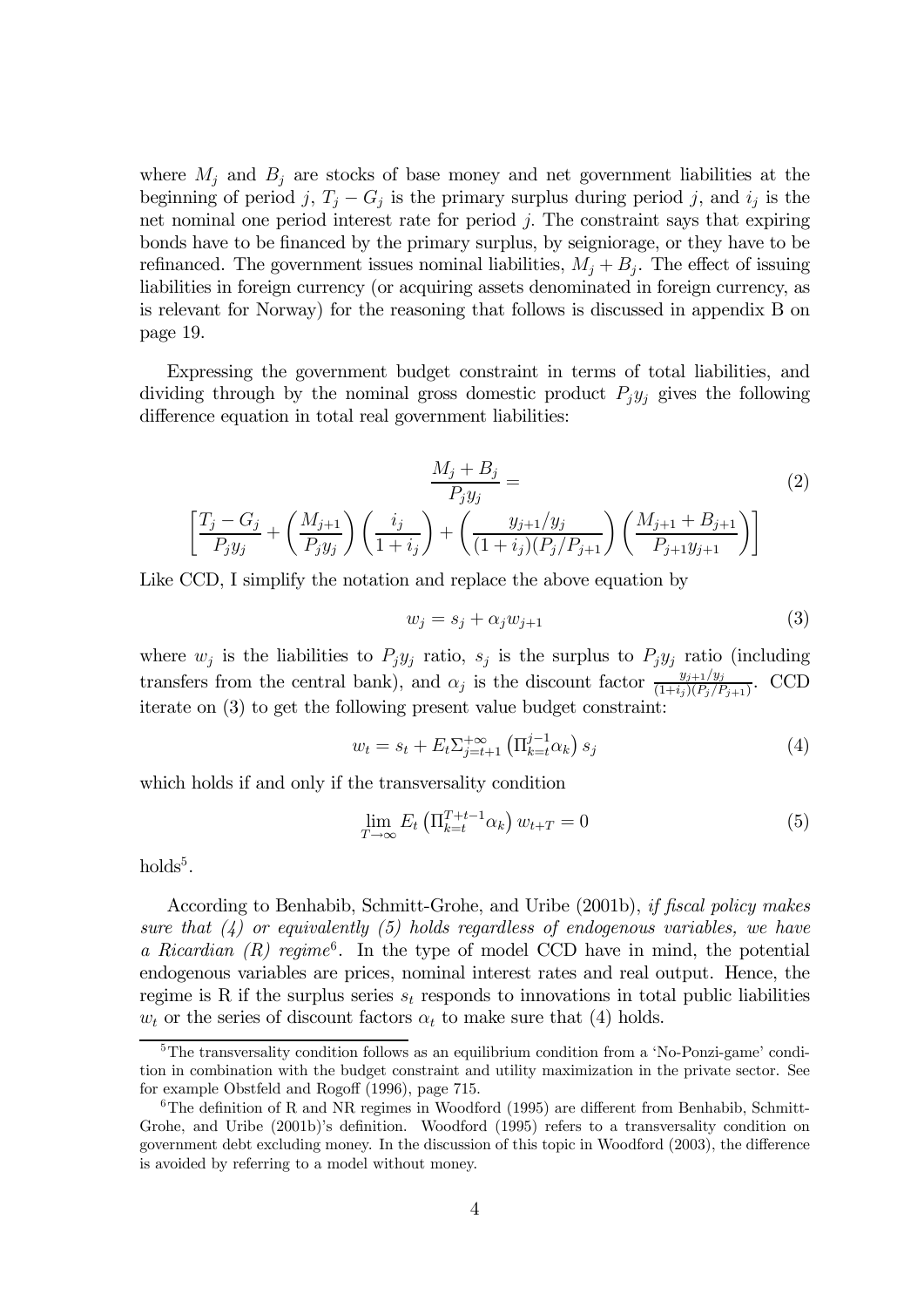On the other hand, if the path of real primary surpluses including transfers from the central bank  $s_t$  is exogenous to the value of real public liabilities  $w_t$ , the regime is defined as Non-Ricardian (NR). In an NR regime, an innovation in the  $s_t$  series must imply that either discount factors  $\alpha_t$  or  $w_t$  have to jump in order to make sure that (4) is satisfied.  $w_t$  can jump if the price level or current real output can jump, but the numerator  $M_t + B_t$  is a predetermined variable in period t (because it is the beginning of period nominal value of total liabilities). Following CCD, the empirical question I am interested in is therefore the causality between real liabilities  $w_t$  and fiscal policy as represented by the expected future path of  $s_t$  in the present value budget constraint (4). The regime is NR if causality goes from the net present value of surpluses to total liabilities, while the regime is R if causality goes from total liabilities to the net present value of surpluses.

Nominal values and prices have to enter in equations (4) and (5) in order for the question of an R or NR regime to be meaningful. Without prices entering the equations, the equations have to be satisfied in equilibrium independently of the price level, and the regime is R.

When modelling economic policy, it may be convenient to determine the implied regime by checking whether the implied path of public debt or assets satisfies (5) given any path of prices and nominal interest rates. In the case of a wealthy public sector, the question is whether public assets grow 'too fast' or not. For example, Akram (2005) suggests a policy for Norwegian consumption of petroleum revenues that will minimize disturbances to the sectoral composition of the economy caused by petroleum revenues (via real exchange rate changes). Assuming that all petroleum wealth is publicly owned, that the public sector has no other assets or liabilities, and that petroleum revenues are the only source of public revenues, we may check whether the suggested policy regime is Ricardian: With the notation in Akram (2005), initial real public wealth is  $W_0$ , the real interest rate (return on real wealth  $W_t$ ) is ar and a fraction cr of  $W_t$  is consumed each period<sup>7</sup>. The growth rate of real wealth is  $ar - cr$ . We may furthermore assume a constant growth rate of the economy  $g$  for the purpose of this example. We also assume that the consumption rate is not high enough to wipe out wealth completely (that is,  $cr < 1 + ar$ ). Using the definitions of  $\alpha$  and w above, the relevant version of equation (5) becomes

$$
\lim_{T \to \infty} E_0 \left( \left\{ \frac{1+g}{1+ar} \right\}^{T-1} \frac{(1+ar-cr)^{T-1} W_0}{(1+g)^{T-1}} \right) = 0
$$

or, when simplifying,

$$
\lim_{T \to \infty} E_0 \left( \left\{ \frac{1}{1+ar} \right\}^{T-1} (1 + ar - cr)^{T-1} W_0 \right) = 0
$$

<sup>7</sup>Note that in order for the question of a possible NR regime to arise, at least some of public wealth has to be held as nominal assets. In this example, we may assume that a part of the petroleum wealth has been converted to financial assets.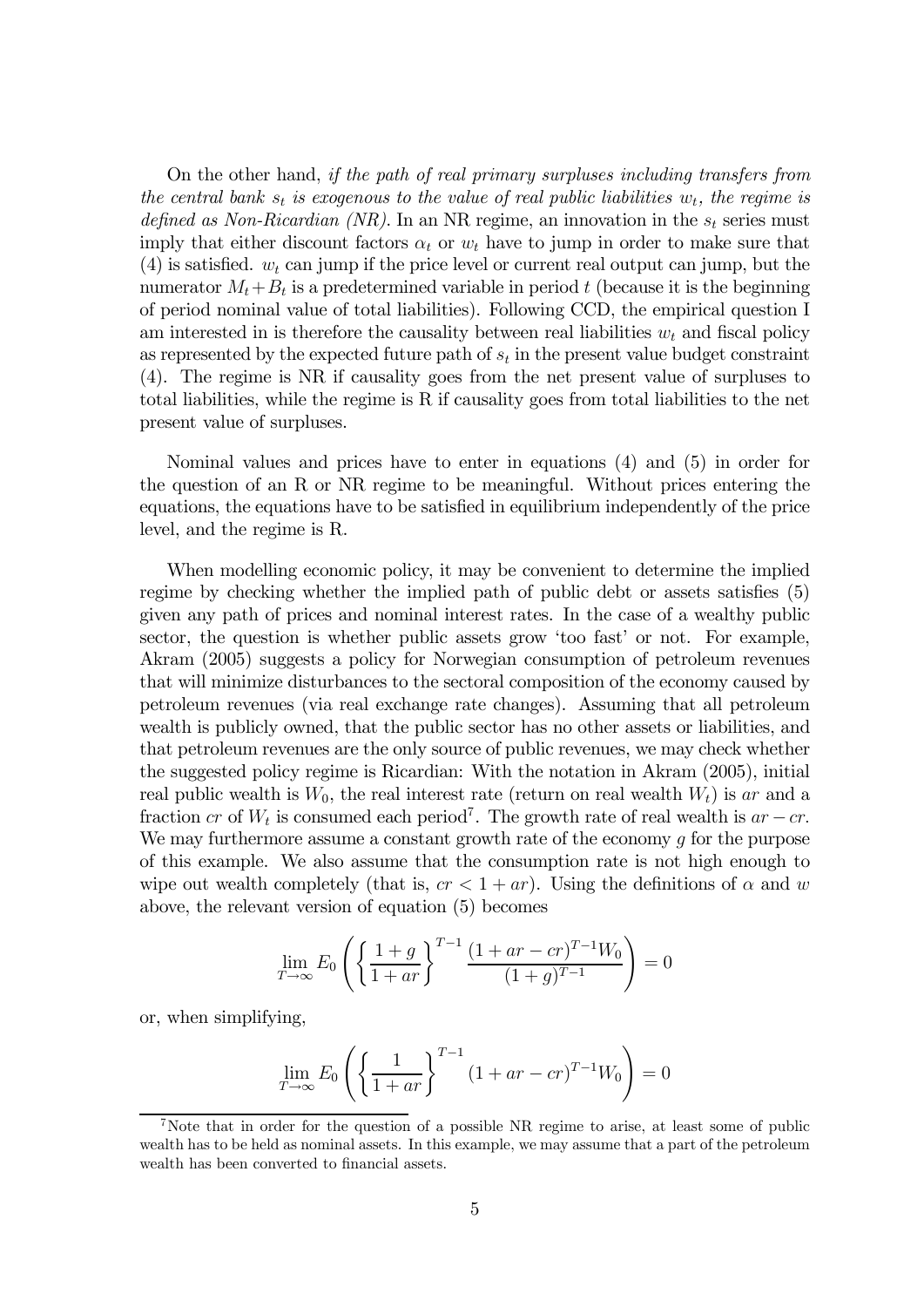which is true as long as  $1 + ar - cr < 1 + ar$  or equivalently  $cr > 0$ . Hence, as long as the consumption rate  $cr$  is positive, the discounted real value of future wealth will approach zero in the limit and the regime is R. In Akram (2005), the 'efficient' consumption rate (the one that minimizes disturbances to the composition of the economy's sectors) depends positively on the real rate of return ar but negatively on growth at home and abroad. Plausible parameter values seem to be consistent with a postive cr and hence with an R regime.

#### 2.2 Potential evidence from a VAR estimation

Regardless how the present value budget constraint (4) gets satisfied, there should be a positive correlation between the ratio of liabilities to GDP and the net present value of surpluses relative to GDP. CCD explore empirical implications of alternative hypotheses regarding how the equation gets satisfied, in order to shed light on the causality question.

Firstly, they consider equation (3) repeated here

$$
w_j = s_j + \alpha_j w_{j+1}
$$

in the case where the surplus series responds to real liabilities to make sure the present value budget constraint (4) is satisfied. This is the case of an R regime, where  $w_j$  may be regarded as predetermined. The empirical implication is what one traditionally would assume: Real liabilities  $w_{j+1}$  decline when there is a positive innovation in the surplus. Hence the response in  $w_{j+1}$  to a shock in  $s_j$  calculated from a VAR in liabilities  $w_j$  and surpluses  $s_j$  should be negative. The mechanism is that the extra surplus pays off liabilities, and future surpluses will be correspondingly lower. In period  $t + 1$ , both sides of the present value budget constraint (4) have fallen.

Next CCD consider the case where the surplus series is exogenous and discount factors or nominal GDP adjust to let the present value budget constraint be satisfied. This is the definition of an NR regime. The empirical implication of this is that real liabilities may respond in any way to a shock in the surplus. This means that the impact multiplier calculated from a VAR in surpluses and liabilities may have any sign, depending on the autocorrelation of the surplus. For example, with a positive innovation in the surplus and no autocorrelation in the surplus, real liabilities in the next period remain unaffected in an NR regime. This can be seen by forwarding (4) one period. The right hand side has not changed, and hence the left hand side remains unchanged. The mechanism is that the extra surplus pays off some liabilities (the numerator of  $w_{t+1}$ ), but there is an offsetting increase in the real value of the liabilities (nominal GDP falls), resulting in no net effect. With positive (negative) autocorrelation in the surplus, the value-effect via the denominator will be stronger (weaker) than the liabilities-pay-off effect, and real liabilities will increase (fall). This means that one can distinguish between the two regimes in all cases except when there is a negative autocorrelation in the surplus series.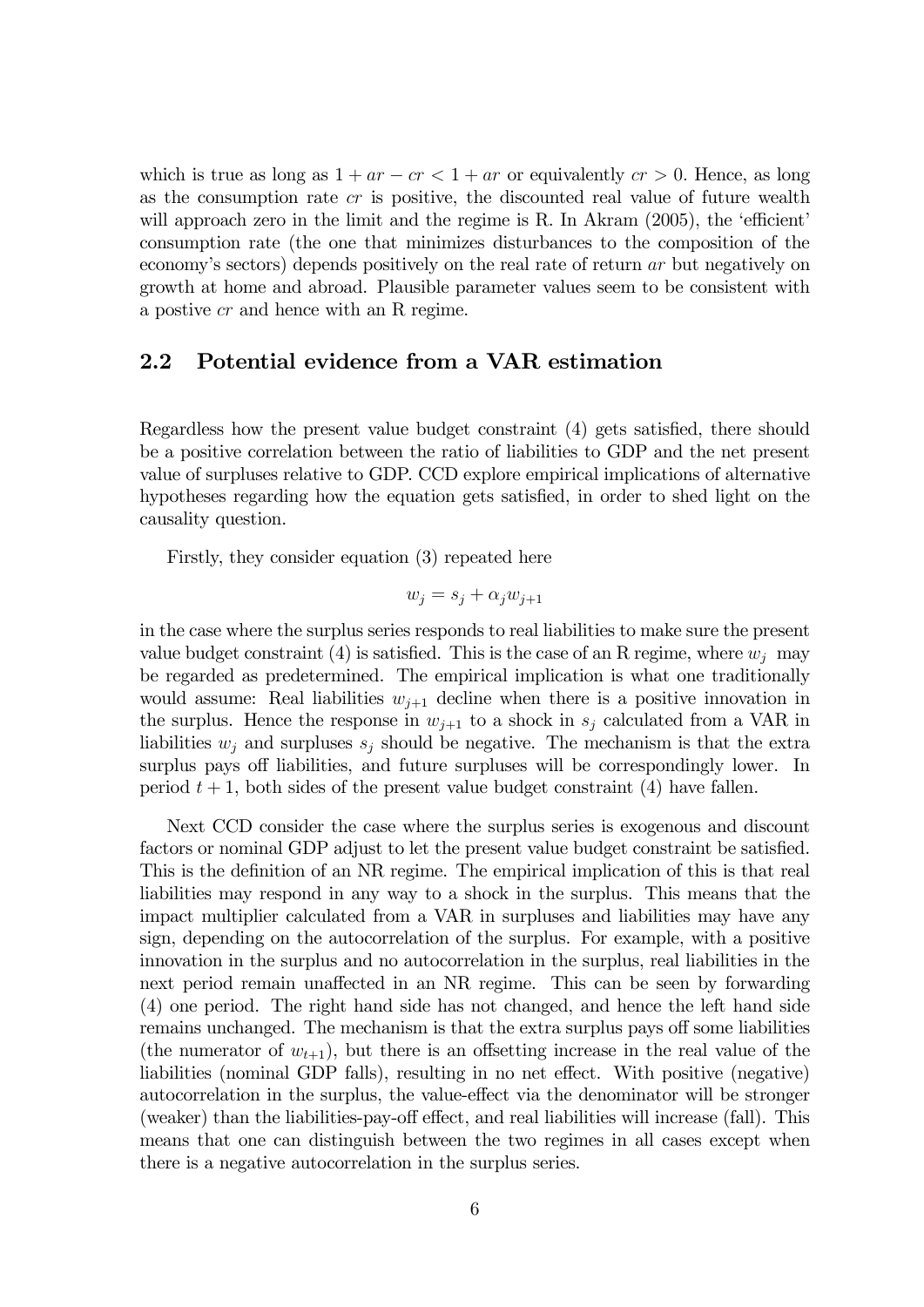#### 2.3 Granger causality between liabilities and exogenous parts

#### of the surplus

Endogenously determined primary surpluses should be Granger caused by liabilities in an R regime, because the surplus responds to the liabilities. Any component of the surplus exogenous to the liabilities should not be Granger caused by liabilities in an R regime, though. By contrast, in an NR regime, all parts of the primary surplus should be Granger caused by real liabilities - even if they are exogenous to liabilities. The reason is that today's liabilities adjust to expected future surpluses. In order to exploit this fact I will distinguish between the oil-tax component of the primary surplus in Norway and the rest of the primary surplus.

The oil-tax component of the primary surplus may not be very responsive to public liabilities even in an R regime. Revenues in the oil and gas sector are determined largely by the world-market price of oil, which is exogenous to Norwegian production decisions. Also, the volume of production may not be very responsive to short term variations in public financial needs. One would therefore expect to find Granger causality from liabilities to oil tax income only if the regime is NR. However, it is possible that tax rates in the petroleum sector respond to public liabilities. The oil price is strongly correlated with the oil-tax income series and therefore useful as an instrument for oil tax income. Again the same logic applies: In an NR regime one should find Granger causality from real liabilities to the oil price, but not in an R regime. Hence, I also test for Granger causality from real liabilities to the oil price.

# 3 Estimation

#### 3.1 The data

The general government surplus (S), the oil tax (OILTAX) and net public liabilities (W) for the period 1963 to 2003, all figures relative to nominal GDP, are graphed in figure 1. In order to keep the same terminology as CCD, I keep working with negative net public liabilities instead of net assets. For the sources of and the descriptions of the fiscal data, see appendix A. Note that as long as income derived from natural resources is included in the primary surplus, it is correct to work with figures for public assets or liabilities excluding natural resources. Likewise, expected future expenditures related to e.g. pension liabilities should be included in the relevant expected primary surplus as long as those liabilities are not included in the W series.

Table 1 shows correlations between the series. As we would expect, surpluses S and debt W are positively correlated. That is, when the liabilities are high at the beginning of the year, the surplus in the same year is high. But this is consistent both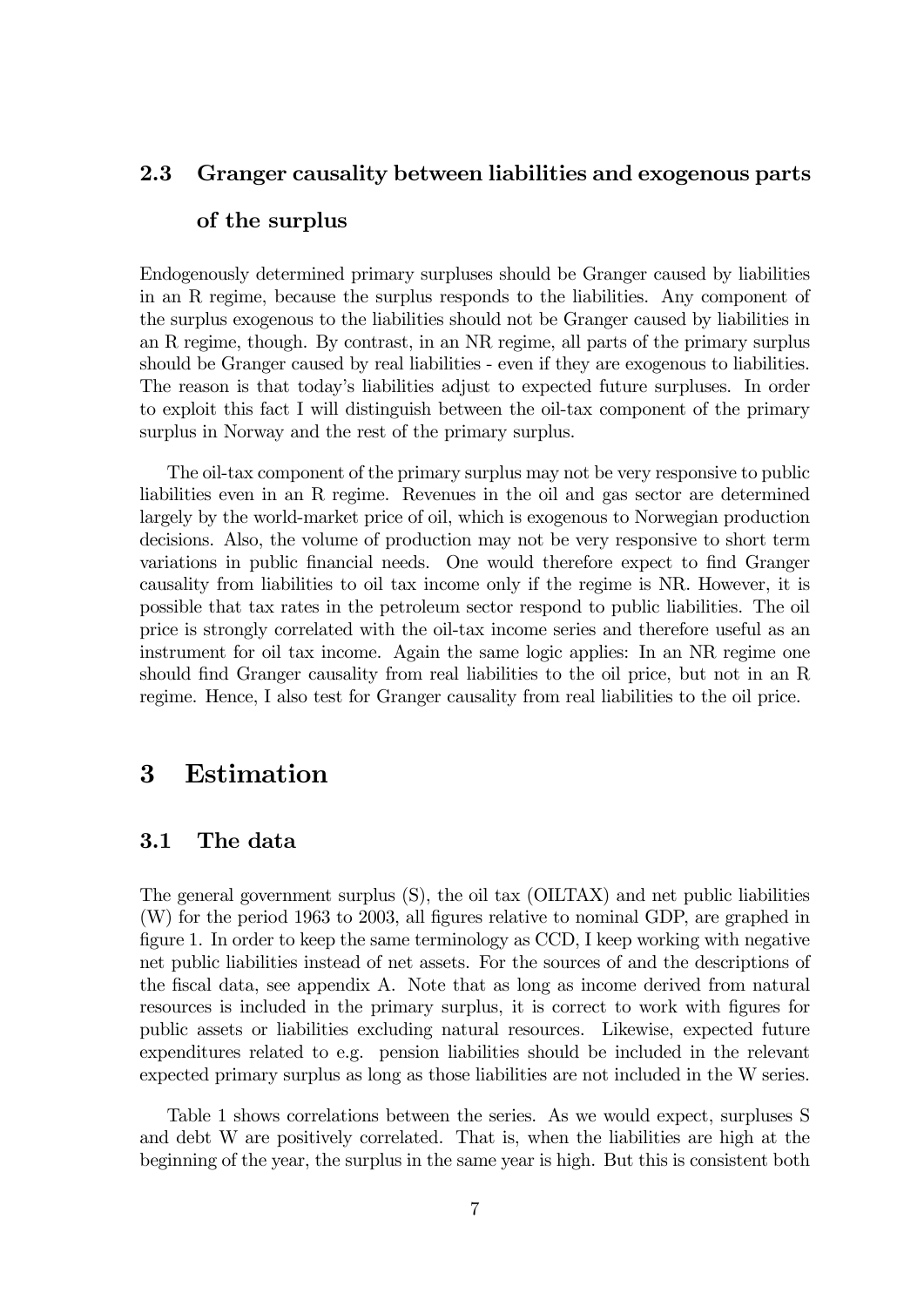

Figure 1: Oil tax income (OILTAX), primary surplus (S) and public liabilities (W). All series relative to nominal GDP.

with an R and an NR regime, causalities going in different directions. Oil-tax income and liabilities are not positively correlated on the other hand. This seems reasonable in an R regime only, where there is no response in the beginning-of-year value of real liabilities to the OILTAX. The series SNET, which is the surplus net of the oiltax, seems to absorb shocks in the OILTAX series. This would also be reasonable in an R regime.

|                 |      | 1963-2001 1973-2003 |
|-----------------|------|---------------------|
| S/W             | 0.30 | 0.29                |
| S/OILTAX        |      | 0.42                |
| SNET/W          |      | 0.46                |
| SNET/OILTAX     |      | $-0.31$             |
| OILTAX/W        |      | $-0.18$             |
| OILPRICE/OILTAX |      | 0.89                |
| OILPRICE/W      |      | $-0.06$             |

Table 1: Correlations

The OILPRICE series is the annual average of the spot dollar price of brent blend<sup>8</sup>. Since the exchange rate is endogenous and influenced by the oil price, I chose to use the dollar price. Note the strong positive correlation between the OILTAX series and

<sup>8</sup>Source: Statistics Norway. The brent blend series is from 1978. Before this, the price of 'Iran Light' is used. Annual averages are calculated from published weekly data for 1994 and later.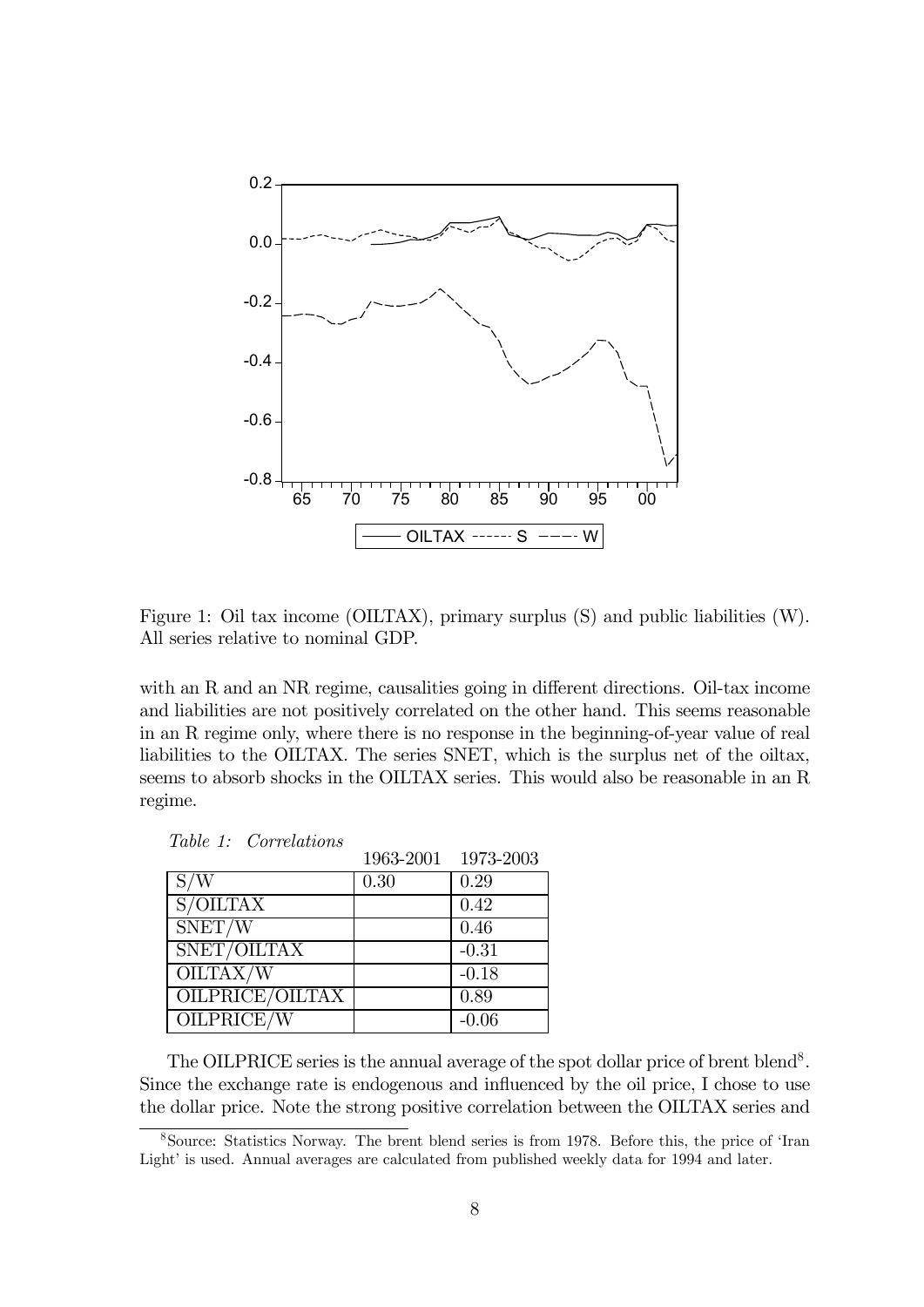

Figure 2: The oil tax income and the oil price are positively correlated.

the OILPRICE series. In figure 2, the OILTAX series and the OILPRICE series are shown together. OILPRICENORM denotes the OILPRICE series relative to its own sample mean while OILTAXNORM denotes the OILTAX series relative to its own sample mean.

I am not able to reject the null hypothesis of a unit root in any of the series debt W, primary surplus S, OILTAX or OILPRICE<sup>9</sup>. Results referred in Hamilton (1994), p. 549 imply that the VARs estimated in levels still may be interpreted as usual when we focus on the lagged effects on real debt from innovations in the other series. However, the standard confidence intervals for the Granger causality tests are not reliable if nonstationary is present.

#### 3.2 The VAR estimation results

First, I estimated a VAR in the primary surplus S and wealth W for the full time period 1963-2003. I used a general-to-specific specification procedure, starting with five lags and checking for significance of the lagged terms. The residuals of the equations did not exhibit significant autocorrelation with three lags and a constant term, and I chose that specification. The correlation of the residuals is 0.15, and hence

<sup>9</sup> I used a general-to-specific augmented Dickey Fuller test for each variable. I included a constant, but no deterministic time trend in the regressions.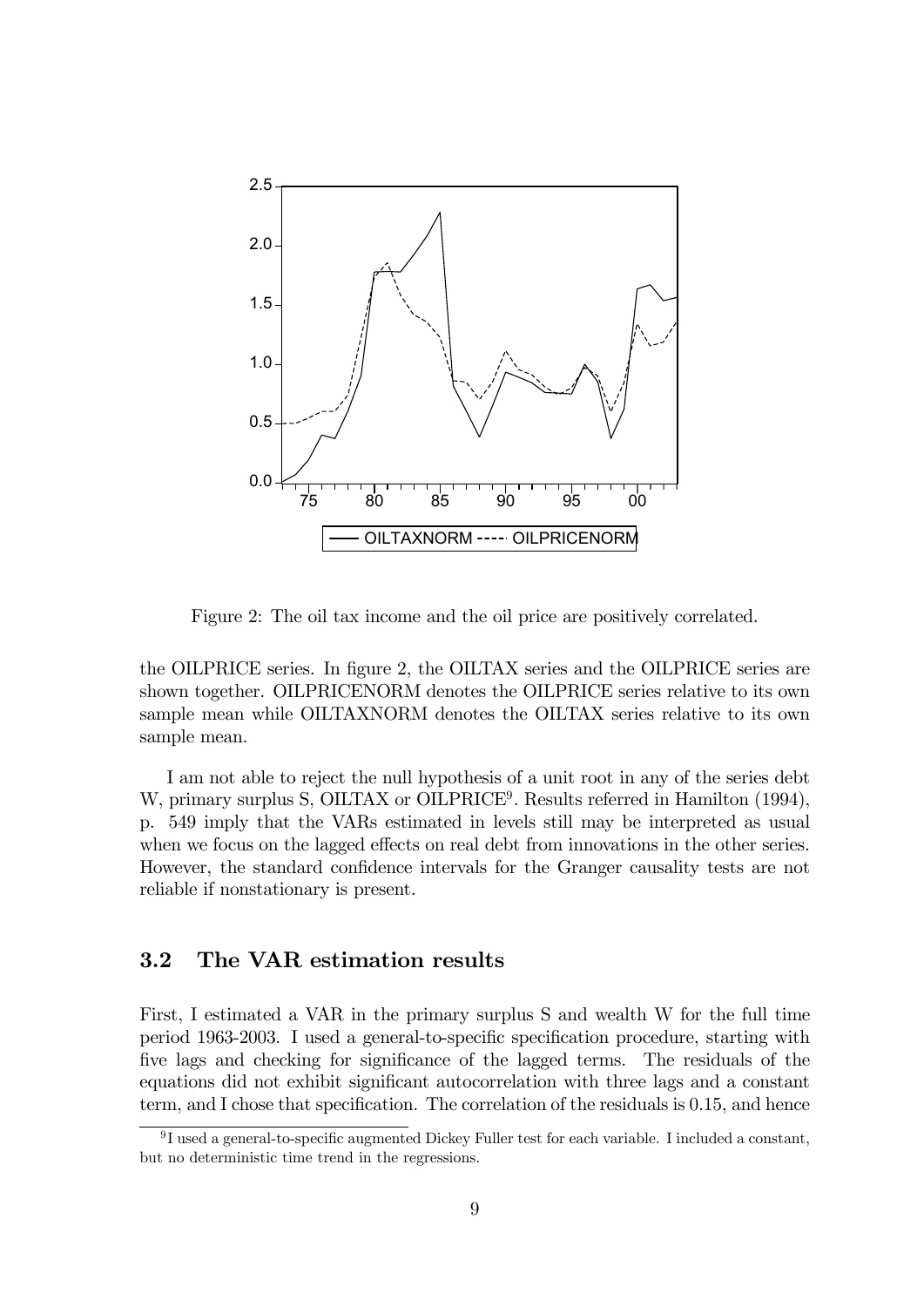

Response to One S.D. Innovations ± 2 S.E.

Figure 3: A VAR in S and W, ordering S-W

the ordering of the variables should not be too important for the impulse response functions.

Consider the impulse-response functions calculated with S first. That ordering would be natural in an NR regime, where real liabilities (at the beginning of the period) can jump in response to an innovation in the surplus in the same period. Figure 3 shows that the response in liabilities W after one period is negative (although not significantly so). This is what we would see in an R regime, but not in an NR regime, given non-negative autocorrelation in the surplus series. But the upper left panel of the figure shows that the surplus series responds negatively to an innovation in itself after about six periods. Hence, the data may both have an R regime and NR regime interpretation. Figure 4 below shows the impulse response functions with the reverse ordering.

I also included a time trend, and I tried with more lags and I used shorter time series to avoid the breaks in the fiscal data series. In all cases, I found a similar negative but insignificant response in liabilities to a shock in the surplus. I also found an insignificant but negative response in S to a shock in itself. Table 2 shows that there is a significant and negative autocorrelation in the surplus series from lag 6. Hence I conclude that the possible negative response in liabilities could be the result both of an NR regime and an R regime.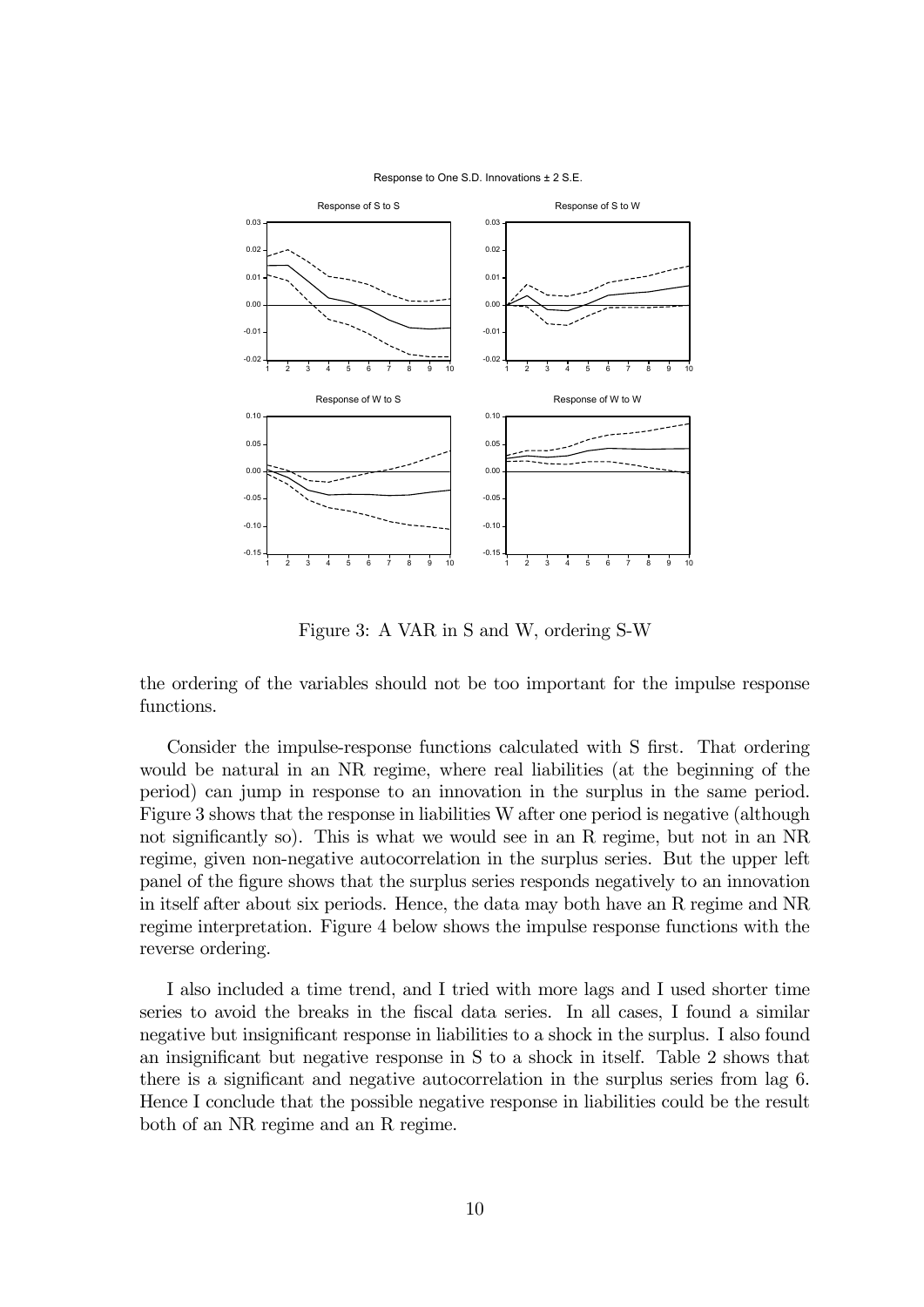

Response to One S.D. Innovations ± 2 S.E.

Figure 4: A VAR and S and W, ordering W-S

|  |  | Table 2: Autocorrelation of S |  |  |  |
|--|--|-------------------------------|--|--|--|
|--|--|-------------------------------|--|--|--|

| $\text{Lag}\#$ |          | Autocorrelation Partial autocorrelation Q statistic Probability |        |     |
|----------------|----------|-----------------------------------------------------------------|--------|-----|
| 1              | 0.791    | 0.791                                                           | 27.558 | 0.0 |
| $\overline{2}$ | 0.515    | $-0.293$                                                        | 39.560 | 0.0 |
| 3              | 0.330    | 0.102                                                           | 44.608 | 0.0 |
| 4              | 0.223    | $-0.001$                                                        | 46.968 | 0.0 |
| 5              | 0.083    | $-0.212$                                                        | 47.309 | 0.0 |
| 6              | $-0.145$ | $-0.313$                                                        | 48.361 | 0.0 |
| 7              | $-0.314$ | 0.005                                                           | 53.466 | 0.0 |
| 8              | $-0.407$ | $-0.158$                                                        | 62.321 | 0.0 |
| 9              | $-0.359$ | 0.221                                                           | 69.430 | 0.0 |
| 10             | $-0.257$ | 0.070                                                           | 73.178 | 0.0 |
|                |          |                                                                 |        |     |

Next, I investigated the period 1973-2003. I am interested in whether utilizing the OILTAX series can help me uncover the type of regime in place, and that series exists from 1972 only. That is when oil production started in the Norwegian part of the North Sea. There is a break in the series for fiscal data which I avoid when starting in 1973. I did the same estimation as above, but used the OILTAX series instead of the S series. Again a three lag specification seems appropriate. The residual correlation is 0.20. W shows a zero response to a shock in OILTAX in the next period, as shown in figure 5. This is with the ordering OILTAX-W (natural in an NR regime). With the reverse ordering (W first) the result is a significantly negative response as shown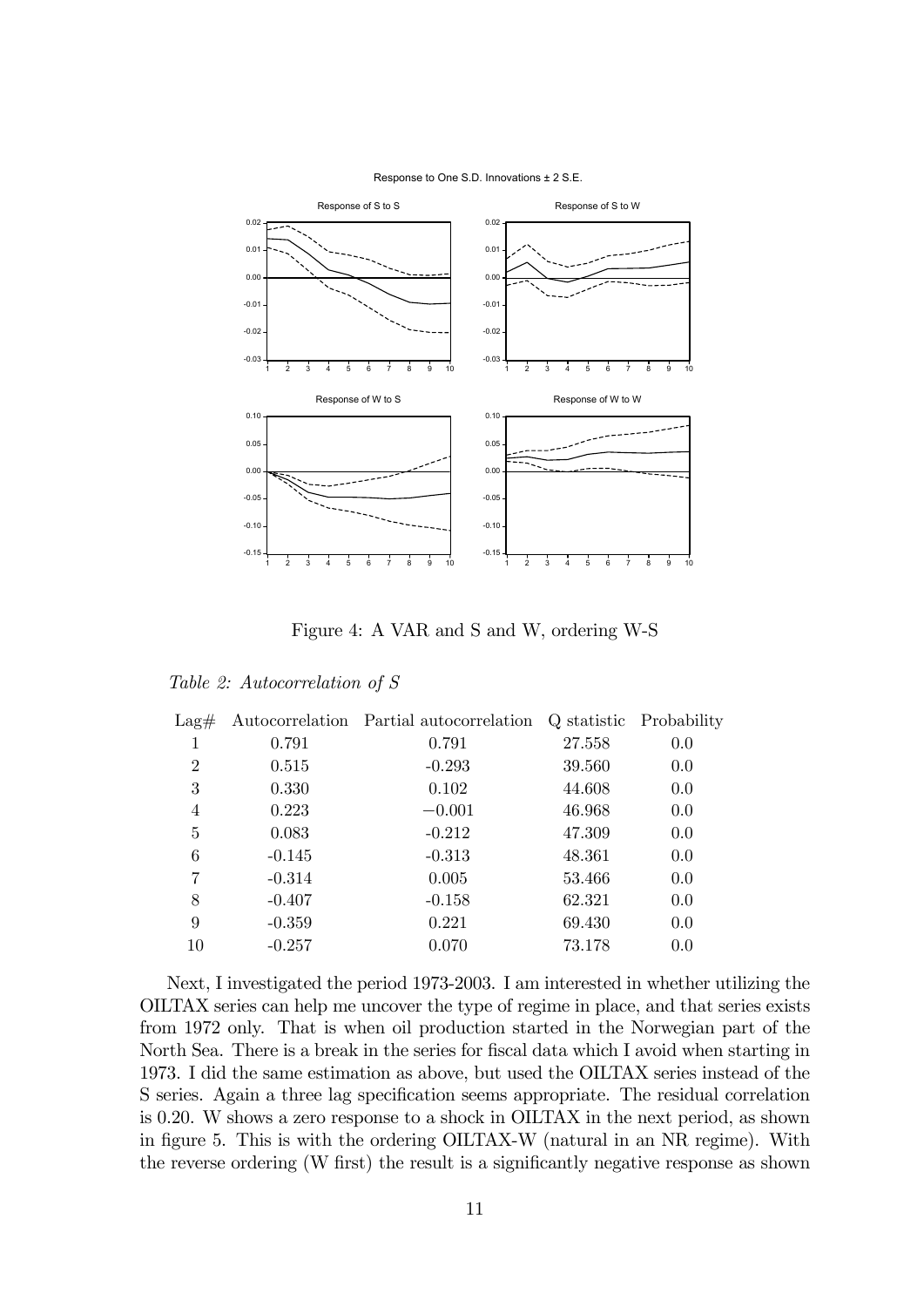

Response to One S.D. Innovations ± 2 S.E.

Figure 5: VAR in OILTAX and W, ordering OILTAX-W

in figure 6 below. We know that we would not expect the same one-to-one effect in W to a shock in OILTAX as we would with S within an R regime. In particular, we may note that OILTAX is negatively correlated with SNET, the primary surplus net of OILTAX. The effect of OILTAX on W may therefore be cushioned by counteracting effects from the rest of the surplus. Hence, one interpretation of the result is that the regime is R but that SNET cushions the effect of OILTAX on S. A different interpretation is that on net there is no long run positive or negative autocorrelation in the OILTAX series, and hence a zero response in W is natural if the regime is NR. Table 3 on page 13 shows the autocorrelation in the OILTAX series.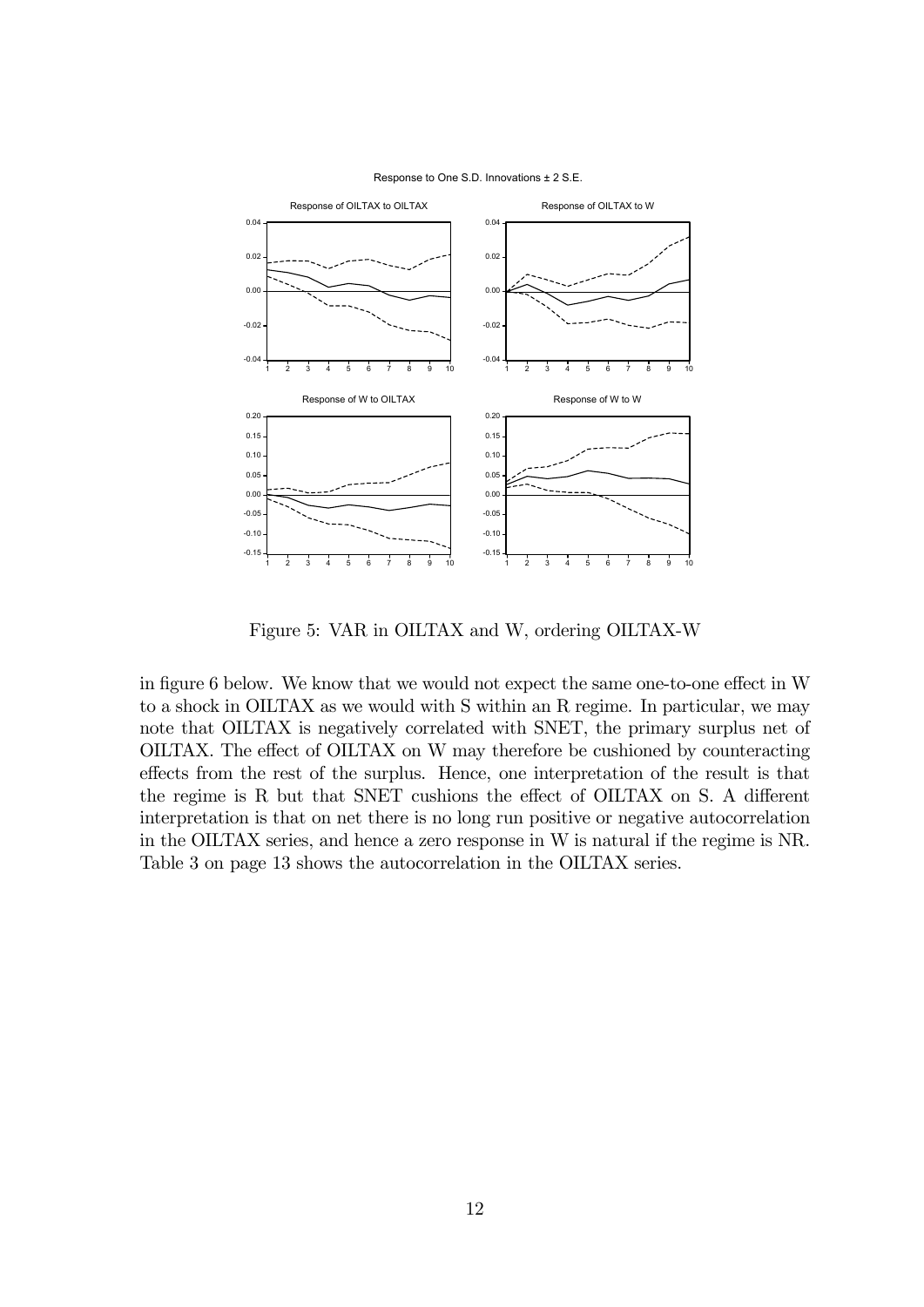

Response to One S.D. Innovations ± 2 S.E.

Figure 6: VAR in OILTAX and W, ordering W-OILTAX

|                | $\mu$ able b. Tradecorrelation of OIDITIN |                                         |        |                         |
|----------------|-------------------------------------------|-----------------------------------------|--------|-------------------------|
| $\text{Lag}\#$ |                                           | Autocorrelation Partial autocorrelation |        | Q statistic Probability |
| 1              | 0.759                                     | 0.759                                   | 20.199 | 0.0                     |
| $\overline{2}$ | 0.466                                     | $-0.257$                                | 28.088 | 0.0                     |
| 3              | 0.218                                     | $-0.080$                                | 29.869 | 0.0                     |
| $\overline{4}$ | 0.035                                     | $-0.058$                                | 29.917 | 0.0                     |
| 5              | $-0.109$                                  | $-0.111$                                | 30.392 | 0.0                     |
| 6              | $-0.289$                                  | $-0.279$                                | 33.879 | 0.0                     |
| 7              | $-0.400$                                  | $-0.042$                                | 40.850 | 0.0                     |
| 8              | $-0.461$                                  | $-0.145$                                | 50.498 | 0.0                     |
| 9              | $-0.377$                                  | 0.148                                   | 57.236 | 0.0                     |
| 10             | $-0.302$                                  | $-0.187$                                | 61.761 | 0.0                     |
|                |                                           |                                         |        |                         |

Table 3: Autocorrelation of OILTAX

To conclude this section, both VAR exercises are inconclusive. Furthermore, given the negative autocorrelation in the S series and the OILTAX series, a refinement of the VAR analysis cannot provide conclusive evidence.

#### 3.3 Granger causality results

Recall that regardless what the regime is, one would expect Granger causality from liabilities to surpluses: In an R regime, this would be because surpluses respond to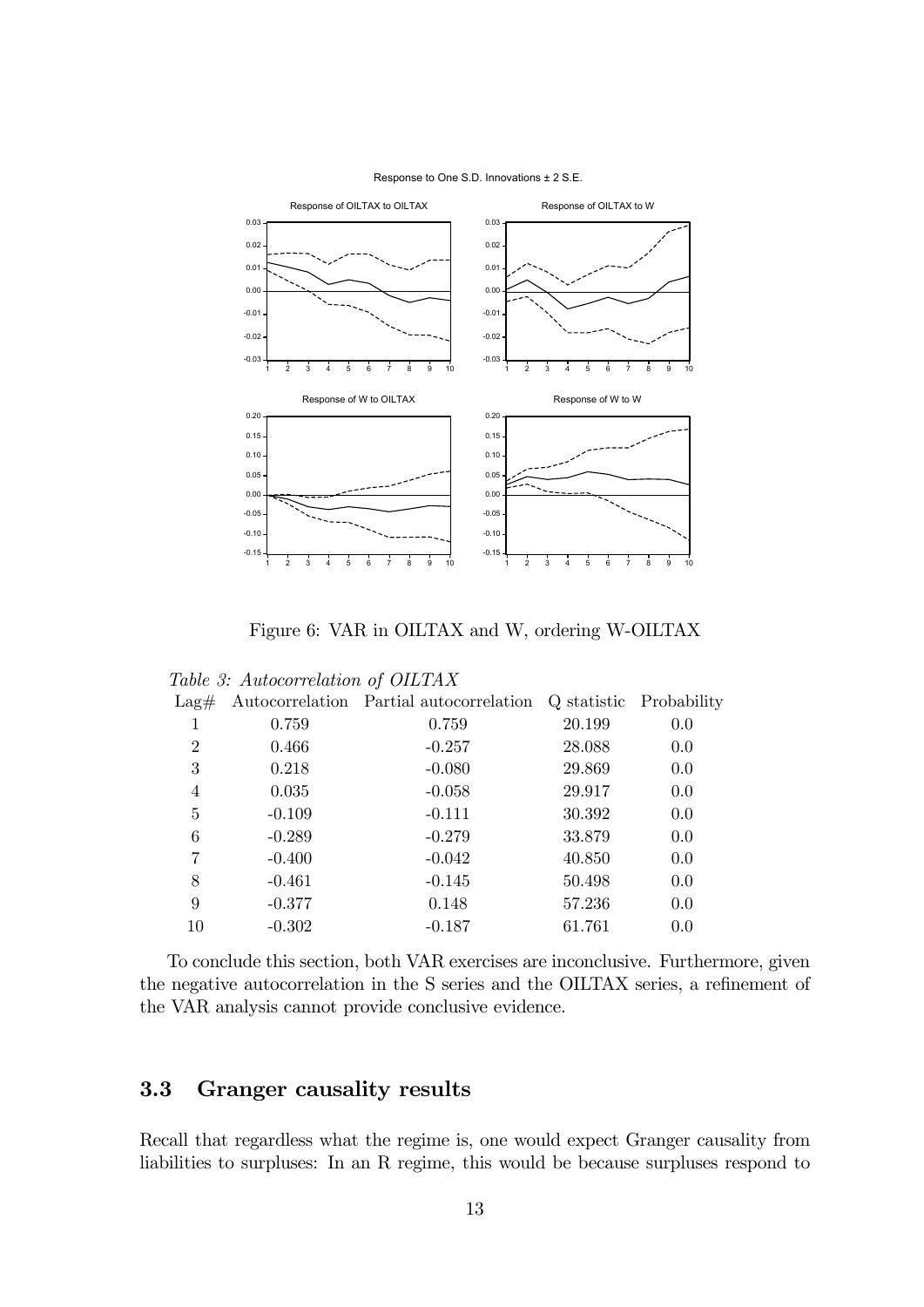previous debt levels. In an NR regime, this would be because expected future changes in the surpluses would influence the real value of debt.

| <b>Table 4. Granger causality between 5 and W.</b> |                         |
|----------------------------------------------------|-------------------------|
| Null Hypothesis                                    | F-statistic Probability |
| S does not Granger cause W 8.84363                 | 0.00006                 |
| W does not Granger cause S 3.01256                 | 0.03234                 |

Table 4: Granger causality between S and W.

In an R regime, any *exogenous* component of the surplus series would not be Granger caused by debt, however. That would be different in an NR regime, where all components of the surplus would be Granger caused by debt. I exploit this difference in order to figure out the likely regime in place in Norway. As shown in table 5, I find no evidence of Granger causality from W to OILPRICE (sample period 1973- 2003). I found it appropriate to estimate equations with four lags, but the result is not sensitive to the number of lags.

Table 5: Granger causality from W to the OILPRICE.

| Null Hypothesis                           | F-statistic Probability |
|-------------------------------------------|-------------------------|
| W does not Granger cause OILPRICE 0.28756 | 0.88240                 |

With the oil tax (again sample 1973-2003), the result is as given in table 6. Now, two lags seem appropriate.

| Table 6: Granger causality from W to the OILTAX. |                         |
|--------------------------------------------------|-------------------------|
| Null Hypothesis                                  | F-statistic Probability |
| W does not Granger cause OILTAX 0.05424          | 0.81754                 |

To conclude, both the OILTAX data and OILPRICE data support the conclusion that the regime is R rather than NR. The results should be interpreted with caution however, given possibly nonstationary data.

# 4 Concluding remarks

The evidence from the VARs in surpluses and liabilities and in the oil tax and liabilities is inconclusive. The reason is the negative autocorrelation in the surplus and oil-tax data. However, given no evidence of Granger causality from real liabilities to the oil tax or oil price I find it natural to conclude that the regime is unlikely to be Non-Ricardian, but rather is Ricardian.

An extension of the analysis might be to consider the response in the real value of the liabilities from announcements of revisions of the estimated remaining volume of oil reserves. In a Non-Ricardian regime, the real value of the liabilities should increase - the value of assets should decrease - at each point in time when a discovery of new oil fields or improved technology to extract oil was announced.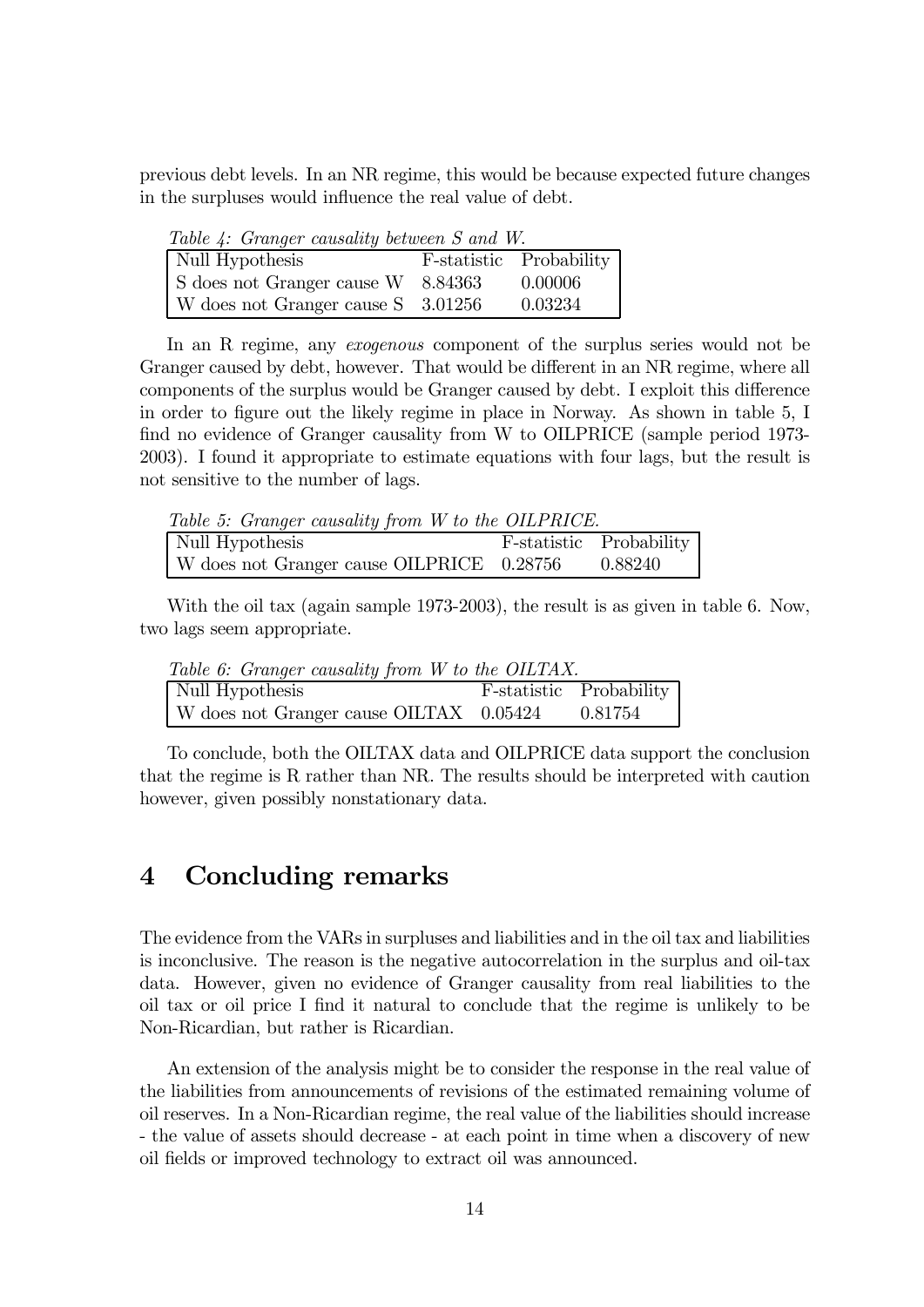Finally, I note that even if one can conclude clearly that real debt does not Granger cause the oil price or tax income from the petroleum industry, and even if there were no detectable response in real debt to discoveries of natural resources that provides the public sector with income, some would still argue that one could not conclude that the regime was R . The reason is that the net present value of surpluses net of public sector oil income in theory could cushion the effect of changed public oil sector income even in an NR regime. For an interpretation of an NR regime that makes this possible, see Cochrane (1998).

# References

- Akram, Q. F. (2005) "Efficient consumption of revenues from natural resources An application to Norwegian petroleum revenues", Working Paper No. 1/05, Norges Bank.
- Benhabib, J., S. Schmitt-Grohe, and M. Uribe (2001a) "Avoiding Liquidity Traps", Journal of Political Economy, 110, 535—563.
- Benhabib, J., S. Schmitt-Grohe, and M. Uribe (2001b) "Monetary Policy and Multiple Equilibria", American Economic Review, 91, 167—185.
- Benhabib, J., S. Schmitt-Grohe, and M. Uribe (2001c) "The Perils of Taylor Rules", Journal of Economic Theory, 96, 40—69.
- Canzoneri, M. B., R. E. Cumby, and B. T. Diba (2001a) "Fiscal Discipline and Exchange Rate Regimes", The Economic Journal, 111, 474.
- Canzoneri, M. B., R. E. Cumby, and B. T. Diba (2001b) "Is the Price Level Determined by the Needs of Fiscal Solvency?", American Economic Review, 91, 1221—1238.
- Cochrane, J. H. (1998) "A Frictionless View of US Inflation", NBER Working paper No. 6646.
- Hamilton, J. D. (1994) Time Series Analysis, Princeton University Press.
- Obstfeld, M., and K. Rogoff (1996) Foundations of International Macroeconomics, MIT Press, Cambridge.
- Sims, C. A. (1994) "A Simple Model for Study of the Determination of the Price Level and the Interaction of Monetary and Fiscal Policy", *Economic Theory*, 4, 381—399.
- Woodford, M. (1995) "Price-Level Determinacy without Control of a Monetary Aggregate", Carnegie Rochester Series on Public Policy, 43, 1—46.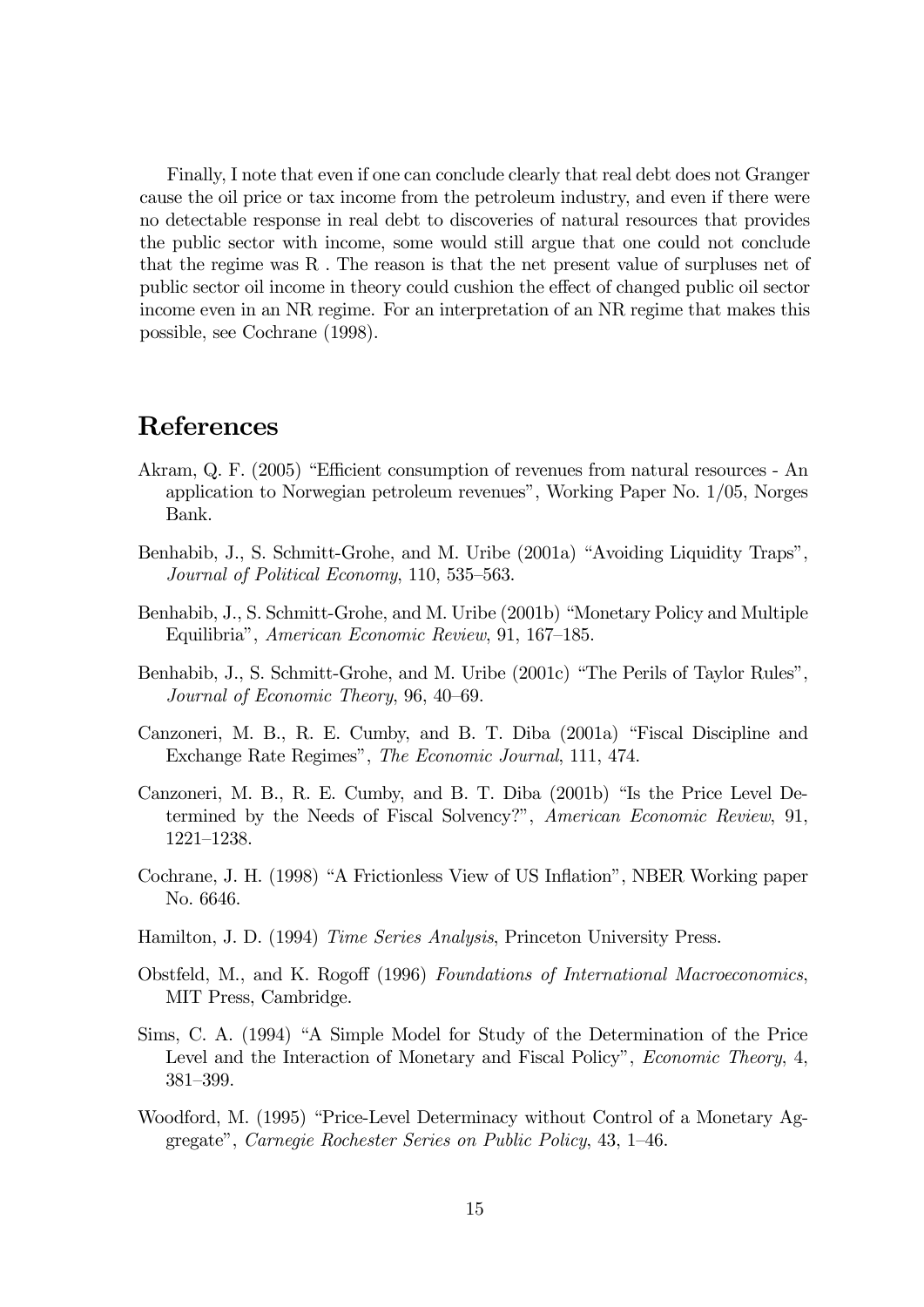Woodford, M. (2001) "Fiscal Requirements for Price Stability", Journal of Money, Credit and Banking, 33, 669—728.

Woodford, M. (2003) Interest and Prices: Foundations of a Theory of Monetary Policy, Princeton University Press, Princeton.

# Appendices

# A Consolidated liabilities and the primary surplus

I have data for the consolidated government sector (central government and municipalities), but I need the consolidated net liabilities of the central bank and the general government. The general government has e.g. large claims on the central bank, which the central bank invests in foreign assets (the petroleum fund) and hence the consolidation is not trivial. It is convenient to consider the following simplified versions of the central bank and general government's balance sheets:

| Central Bank |             | General Government |             |
|--------------|-------------|--------------------|-------------|
| Assets       | Liabilities | Assets             | Liabilities |
|              |             |                    |             |
| $_{\rm DC}$  |             |                    | $R^P$       |
|              |             |                    | $R^*$       |
|              |             |                    |             |

Table 1: The Balance Sheets of the Central Bank and the Government

| $B^{CB} = CB$ claims on G, $A^{CB} = G$ claims on the CB,            |
|----------------------------------------------------------------------|
|                                                                      |
| $DC = CB$ credit to the domestic private sector,                     |
|                                                                      |
| $R=$ foreign reserves, $D=$ private CB deposits,                     |
|                                                                      |
| $M$ =notes and coins, F= the own funds of the CB,                    |
|                                                                      |
| $A = G$ claims on the domestic private sector,                       |
|                                                                      |
| $BP = G$ debt to the domestic private sector, $B^* =$ foreign G debt |
|                                                                      |

Netting out liabilities and assets between the central bank and the government  $B^{CB}$  and  $A^{CB}$ , the consolidated total net public liabilities to the domestic and foreign private sector is  $(B^P + B^* - A) + (D + M) - (DC + R)$ . This is equal to net general government liabilities (to both the private sector and the central bank) minus the central bank's own funds F. For simplicity, I measure consolidated net liabilities in the latter way.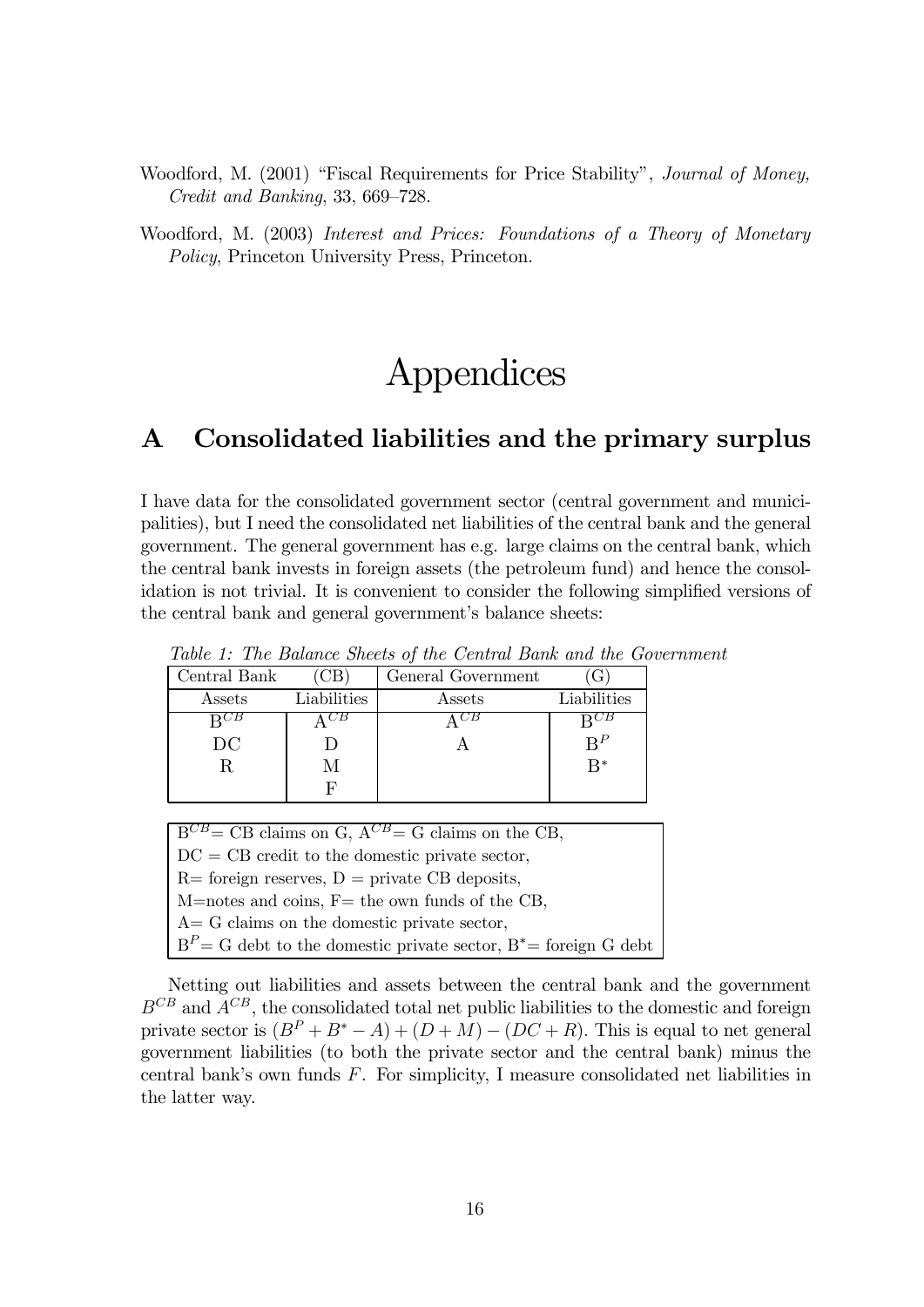I divide net liabilities with nominal GDP. Also, end-of-year figures are transferred to beginning-of-year figures. That is, the series for total liabilities is forwarded one period. I take the value of the net government liabilities from National Accounts data provided by Statistics Norway , and the data for the Central Bank's own funds from the Central Bank's annual reports<sup>10</sup>.

Figure 1 on page 7 illustrates the liabilities series W, together with the oil-tax series (OILTAX) and the surplus series S, all figures relative to nominal GDP. Total government net revenues from oil and gas related activities would in addition to the tax income from the sector's enterprises (as given in the OILTAX series), also include net transfers from publicly owned enterprises doing oil and gas extraction, and dividends from the government's shareownership in the sector. In order to be able to rely on National Accounts data I focus only on the oil and gas tax revenue part.

The surplus concept s that corresponds to the primary surplus plus transfers from the central bank is general government net income plus net expenditure related to assets and liabilities, plus transfers from the central bank. Again, this is divided by the nominal gross domestic product<sup>11</sup>.

 $10$ The net debt series for general government (consolidated data for the central government and municipalities) exists as annual data from 1962. I forward the data, and hence have consolidated data from 1963. There are breaks in the fiscal data series in 1972 and 1978 (1973 and 1979 with forwarding), due to new definitions of sectors and types of income/expenditure, and due to revisions of the series in 1978. GDP figures were also revised from 1978 on, and again from 1991 on. I calculated levels before 1978 using old growth rates for GDP.

 $11$ In the Norwegian National Accounts, this is measured as the budget surplus, which already includes transfers from the central bank ('offentlig forvaltnings nettofinansinvesteringer'), minus net financial income, minus net transfers from public enterprises. Since investments in public enterprises appear on the balance sheet, the primary surplus should be net of income related to those assets. Working with the standard primary surplus, only adjusting for net interest income, would not change the results significantly.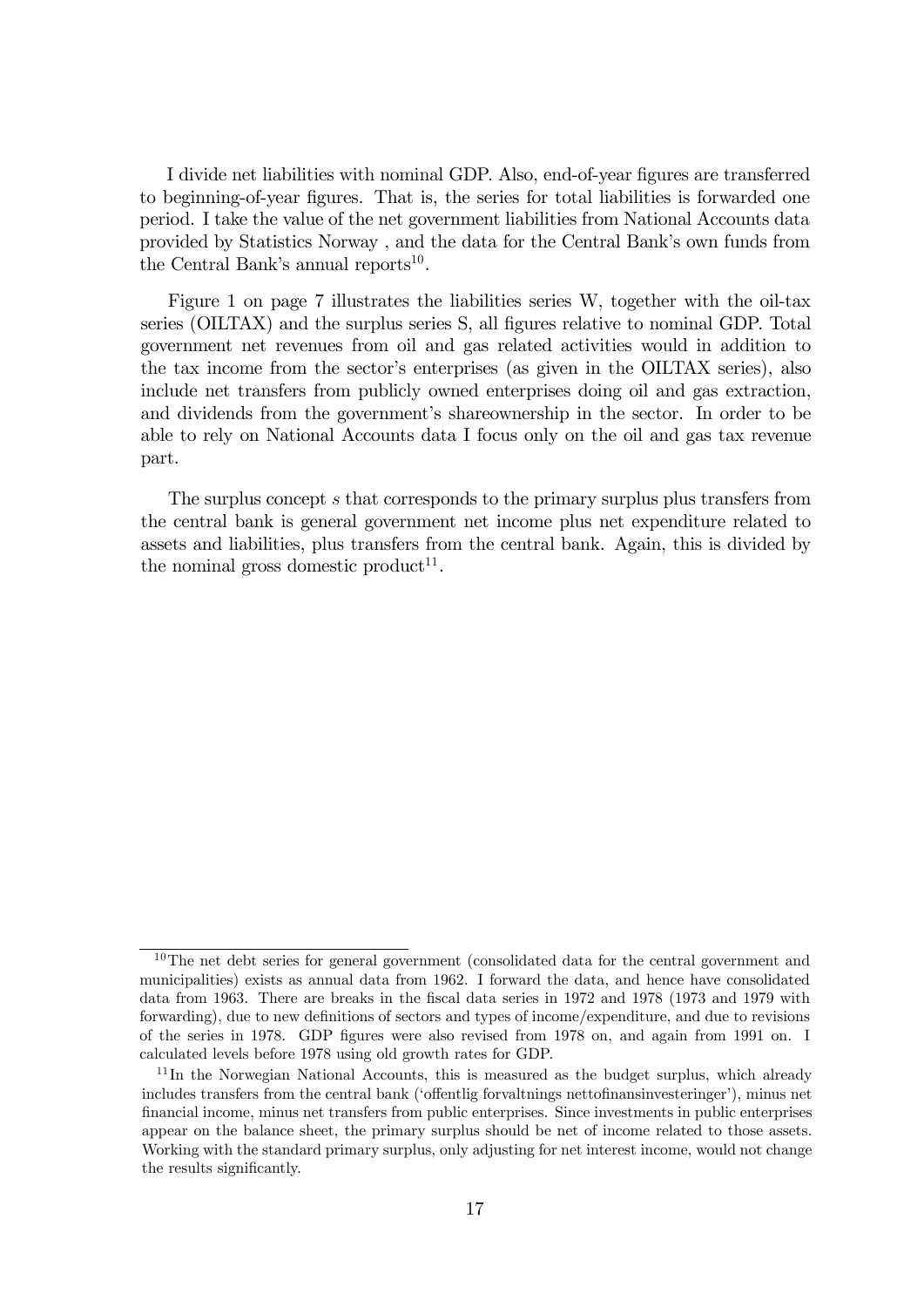## B Working with liabilities in foreign currency

With assets and liabilities denominated in foreign currency it does not seem correct to assume a common discount rate for all assets and liabilities in the net present value budget constraint (4). However, assuming uncovered interest-rate parity and working with the local currency value of foreign assets and liabilities is enough to justify using a common discount rate. To see this, let net foreign liabilities in terms of local currency be  $B_t^*$ . We have  $B_t^* = f_t B_t$ , where  $B_t$  is net foreign liabilities in terms of foreign currency and  $f_t$  is the nominal exchange rate (units of local currency per unit of foreign currency). In budget constraint (1), borrowing  $\frac{f_t B_t^*}{(1+i_t^*)}$  can contribute to paying down today's liabilities (where  $i_t^*$  is the foreign nominal interest rate). We can also think of  $B_t^*$  as negative: reducing foreign reserves can be used to pay down liabilities. Uncovered interest parity means that  $1 + i_t = (1 + i_t^*) \left( \frac{f_{t+1}}{f_t} \right)$  $f_t$  $\sum_{i=1}^{n}$ implies that the discounted value of foreign liabilities in terms of local currency is  $\frac{f_t B_{t+1}^*}{(1+i_t)(f_t/f_{t+1})} = \frac{f_{t+1} B_{t+1}^*}{(1+i_t)} = \frac{B_{t+1}^*}{(1+i_t)}$ . Hence, I conclude that discounting all assets and liabilities by the same interest rate  $i_t$  is justified.

As an aside I note some consequences of assuming that the real exchange rate is constant (purchasing power parity) in addition to uncovered interest-rate parity. If we normalize the foreign price level to one, we get

$$
\frac{M_j + B_j}{P_j y_j} + \frac{B_j^*}{y_j} =
$$
\n
$$
\left[ \frac{T_j - G_j}{P_j y_j} + \left( \frac{M_{j+1}}{P_j y_j} \right) \left( \frac{i_j}{1 + i_j} \right) + \left( \frac{y_{j+1}/y_j}{(1 + i_j)(P_j/P_{j+1}} \right) \left( \frac{M_{j+1} + B_{j+1}}{P_{j+1} y_{j+1}} + \frac{\widetilde{B}_{j+1}^*}{y_{j+1}} \right) \right]
$$

instead of equation (2). As Canzoneri, Cumby, and Diba (2001a) note, foreign liabilities work like indexed liabilities under these assumptions. The price level must jump more for a given innovation in the surplus when part of the liabilities is foreign than when all liabilities are domestic. The fiscal theory of price level determination is still relevant as long as not all net liabilities are denominated in foreign currency.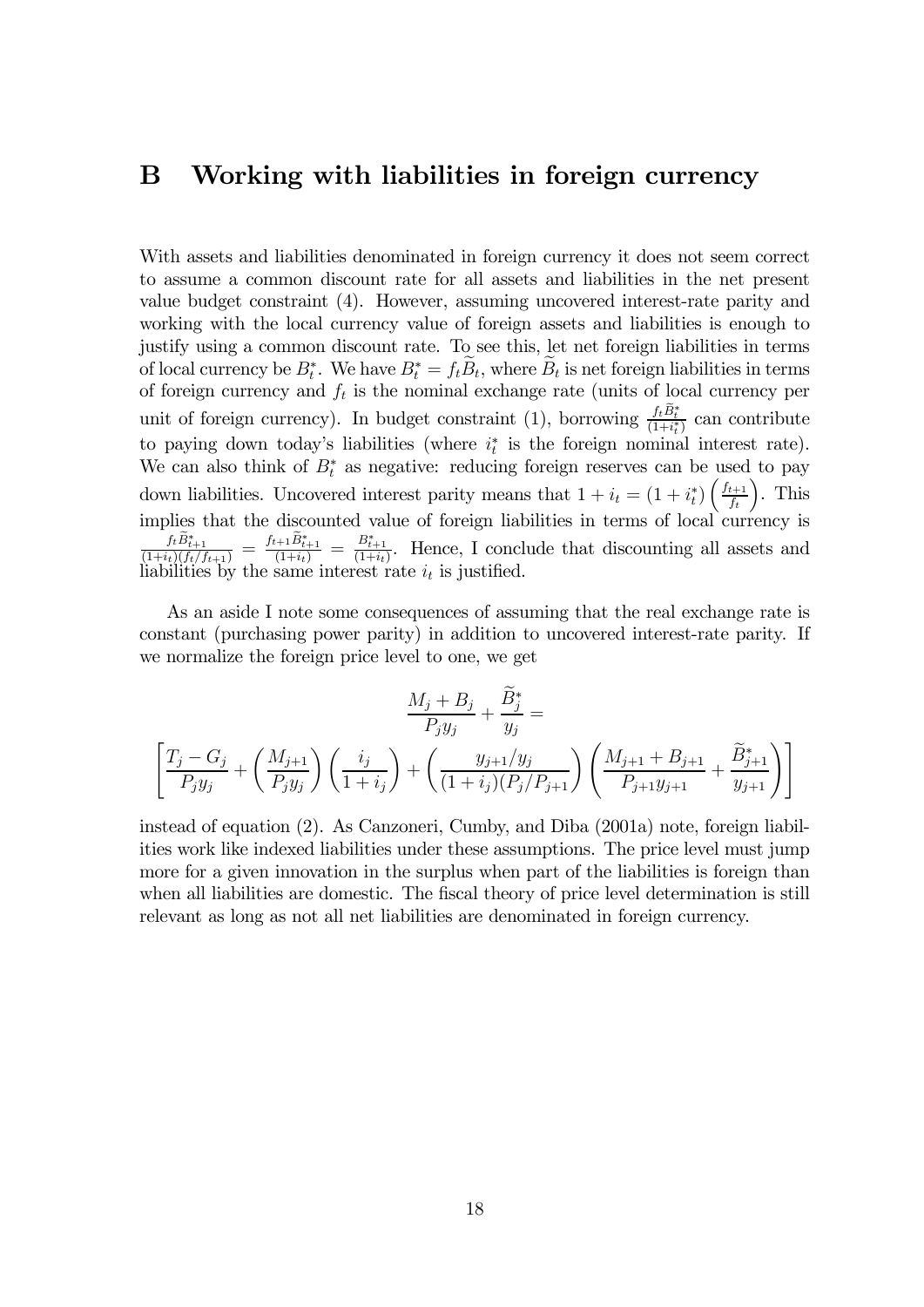#### **WORKING PAPERS (ANO) FROM NORGES BANK 2002-2005**

Working Papers were previously issued as Arbeidsnotater from Norges Bank, see Norges Bank's website http://www.norges-bank.no

| 2002/1 | Bache, Ida Wolden<br><b>Empirical Modelling of Norwegian Import Prices</b>                                                                                                       | Research Department, 44 p                           |
|--------|----------------------------------------------------------------------------------------------------------------------------------------------------------------------------------|-----------------------------------------------------|
| 2002/2 | Bårdsen, Gunnar og Ragnar Nymoen<br>Rente og inflasjon                                                                                                                           | Forskningsavdelingen, 24 s                          |
| 2002/3 | Rakkestad, Ketil Johan<br>Estimering av indikatorer for volatilitet                                                                                                              | Avd. for verdipapirer og internasjonal finans, 33 s |
| 2002/4 | Akram, Qaisar Farooq<br>PPP in the medium run despite oil shocks: The case of Norway                                                                                             | Research Department, 34 p                           |
| 2002/5 | Bårdsen, Gunnar, Eilev S. Jansen and Ragnar Nymoen<br>Testing the New Keynesian Phillips curve                                                                                   | Research Department, 38 p                           |
| 2002/6 | Lindquist, Kjersti-Gro<br>The Effect of New Technology in Payment Services on Banks' Intermediation                                                                              | Research Department, 28 p                           |
| 2002/7 | Sparrman, Victoria                                                                                                                                                               |                                                     |
|        | Kan pengepolitikken påvirke koordineringsgraden i lønnsdannelsen? En empirisk analyse                                                                                            | Forskningsavdelingen, 44 s                          |
| 2002/8 | Holden, Steinar                                                                                                                                                                  |                                                     |
|        | The costs of price stability - downward nominal wage rigidity in Europe                                                                                                          |                                                     |
| 2002/9 | Leitemo, Kai and Ingunn Lønning                                                                                                                                                  | Research Department, 43 p                           |
|        | Simple Monetary Policymaking without the Output Gap                                                                                                                              | Research Department, 29 p                           |
|        | 2002/10 Leitemo, Kai<br>Inflation Targeting Rules: History-Dependent or Forward-Looking? Research Department, 12 p                                                               |                                                     |
|        | 2002/11 Claussen, Carl Andreas<br>Persistent inefficient redistribution                                                                                                          | International Department, 19 p                      |
|        | 2002/12 Næs, Randi and Johannes A. Skjeltorp<br>Equity Trading by Institutional Investors: Evidence on Order Submission Strategies                                               | Research Department, 51 p                           |
|        | 2002/13 Syrdal, Stig Arild<br>A Study of Implied Risk-Neutral Density Functions in the Norwegian Option Market<br>Securities Markets and International Finance Department, 104 p |                                                     |
|        | 2002/14 Holden, Steinar and John C. Driscoll<br>A Note on Inflation Persistence                                                                                                  | Research Department, 12 p                           |
|        | 2002/15 Driscoll, John C. and Steinar Holden<br>Coordination, Fair Treatment and Inflation Persistence                                                                           | Research Department, 40 p                           |
| 2003/1 | Erlandsen, Solveig<br>Age structure effects and consumption in Norway, 1968(3) - 1998(4) Research Department, 27 p                                                               |                                                     |
| 2003/2 | Bakke, Bjørn og Asbjørn Enge<br>Risiko i det norske betalingssystemet                                                                                                            |                                                     |
|        | Avdeling for finansiell infrastruktur og betalingssystemer, 15 s                                                                                                                 |                                                     |
| 2003/3 | Matsen, Egil and Ragnar Torvik<br><b>Optimal Dutch Disease</b>                                                                                                                   | Research Department, 26 p                           |
| 2003/4 | Bache, Ida Wolden<br><b>Critical Realism and Econometrics</b>                                                                                                                    | Research Department, 18 p                           |
| 2003/5 | Humphrey, David B. and Bent Vale                                                                                                                                                 |                                                     |
|        | Scale economies, bank mergers, and electronic payments: A spline function approach                                                                                               | Research Department, 34 p                           |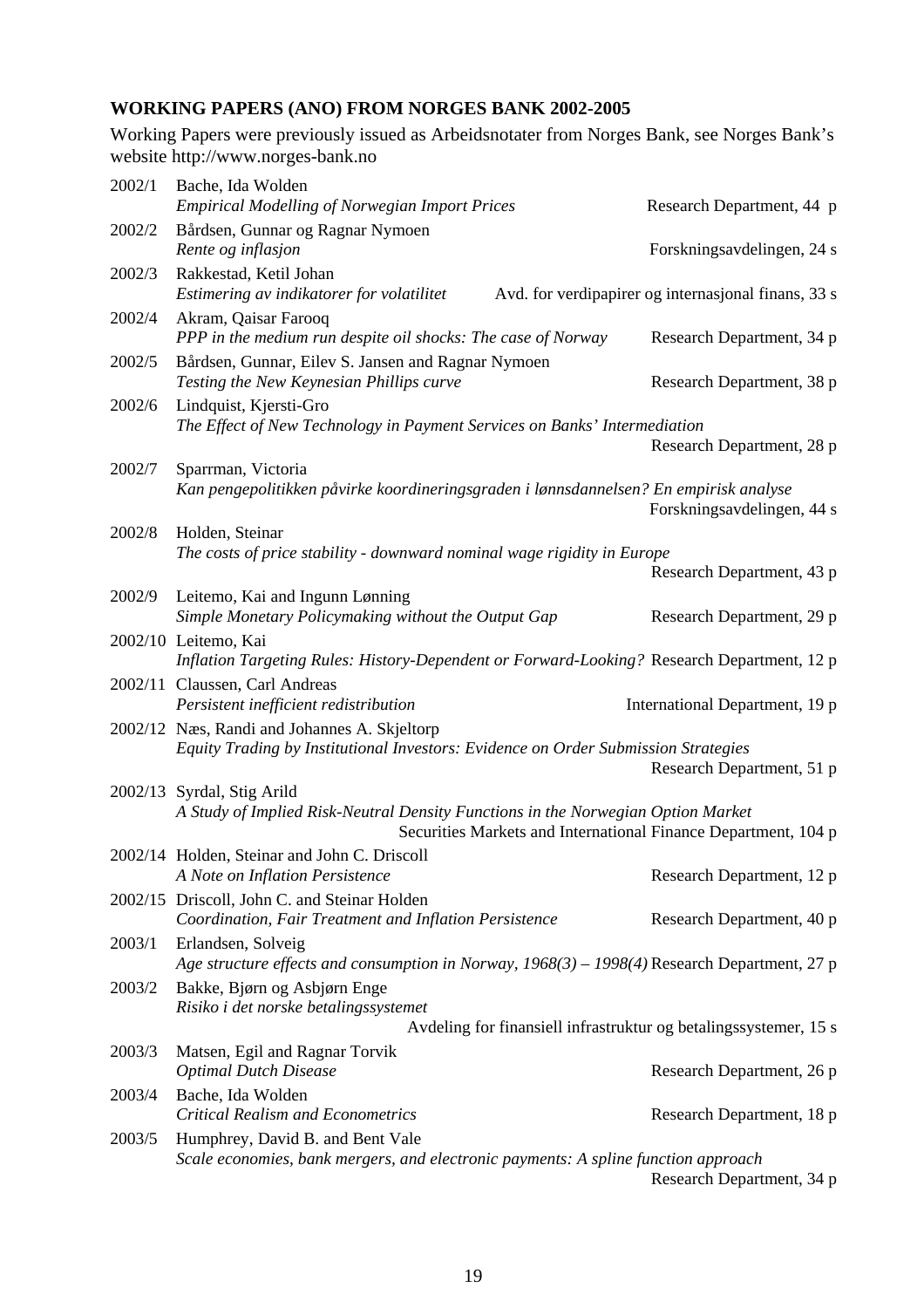| 2003/6 | Moen, Harald                                                                                                                                                                      |                                                   |
|--------|-----------------------------------------------------------------------------------------------------------------------------------------------------------------------------------|---------------------------------------------------|
|        | Nåverdien av statens investeringer i og støtte til norske banker                                                                                                                  |                                                   |
|        |                                                                                                                                                                                   | Avdeling for finansiell analyse og struktur, 24 s |
| 2003/7 | Bjønnes, Geir H., Dagfinn Rime and Haakon O.Aa. Solheim<br>Volume and volatility in the FX market: Does it matter who you are? Research Department, 24 p                          |                                                   |
| 2003/8 | Gresvik, Olaf and Grete Øwre                                                                                                                                                      |                                                   |
|        | Costs and Income in the Norwegian Payment System 2001. An application of the Activity Based<br>Financial Infrastructure and Payment Systems Department, 51 p<br>Costing framework |                                                   |
| 2003/9 | Næs, Randi and Johannes A.Skjeltorp                                                                                                                                               |                                                   |
|        | Volume Strategic Investor Behaviour and the Volume-Volatility Relation in Equity Markets                                                                                          | Research Department, 43 p                         |
|        | 2003/10 Bjønnes, Geir Høidal and Dagfinn Rime<br>Dealer Behavior and Trading Systems in Foreign Exchange Markets Research Department, 32 p                                        |                                                   |
|        | 2003/11 Lindquist, Kjersti-Gro                                                                                                                                                    |                                                   |
|        | Banks' buffer capital: How important is risk                                                                                                                                      | Research Department, 31 p                         |
| 2004/1 | Sveen, Tommy and Lutz Weinke                                                                                                                                                      |                                                   |
|        | Pitfalls in the Modelling of Forward-Looking Price Setting and Investment Decisions                                                                                               |                                                   |
|        |                                                                                                                                                                                   | Research Department, 27 p                         |
| 2004/2 | Andreeva, Olga                                                                                                                                                                    |                                                   |
|        | Aggregate bankruptcy probabilities and their role in explaining banks' loan losses                                                                                                |                                                   |
|        |                                                                                                                                                                                   | Research Department, 44 p                         |
| 2004/3 | Sveen, Tommy and Lutz Weinke                                                                                                                                                      |                                                   |
|        | New Perspectives on Capital and Sticky Prices                                                                                                                                     | Research Department, 23 p                         |
| 2004/4 | Bårdsen, Gunnar, Jurgen Doornik and Jan Tore Klovland                                                                                                                             |                                                   |
|        | A European-type wage equation from an American-style labor market: Evidence from a panel<br>of Norwegian manufacturing industries in the 1930s                                    | Research Department, 22 p                         |
| 2004/5 | Holden, Steinar and Fredrik Wulfsberg                                                                                                                                             |                                                   |
|        | Downward Nominal Wage Rigidity in Europe                                                                                                                                          | Research Department, 33 p                         |
| 2004/6 | Næs, Randi                                                                                                                                                                        |                                                   |
|        | Ownership Structure and Stock Market Liquidity                                                                                                                                    | Research Department, 50 p                         |
| 2004/7 | Skjeltorp, Johannes A. and Bernt-Arne Ødegaard                                                                                                                                    |                                                   |
|        | The ownership structure of repurchasing firms                                                                                                                                     | Research Department, 54 p                         |
| 2004/8 | Skjeltorp, Johannes A.                                                                                                                                                            |                                                   |
|        | The market impact and timing of open market share repurchases in Norway                                                                                                           |                                                   |
|        |                                                                                                                                                                                   | Research Department, 51 p                         |
| 2004/9 | Bowdler, Christopher and Eilev S. Jansen                                                                                                                                          |                                                   |
|        | Testing for a time-varying price-cost markup in the Euro area inflation process                                                                                                   |                                                   |
|        |                                                                                                                                                                                   | Research Department, 19 p                         |
|        | 2004/10 Eilev S. Jansen                                                                                                                                                           |                                                   |
|        | Modelling inflation in the Euro Area                                                                                                                                              | Research Department, 49 p                         |
|        | 2004/11 Claudia M. Buch, John C. Driscoll, and Charlotte Østergaard<br>Cross-Border Diversification in Bank Asset Portfolios                                                      | Research Department, 39 p                         |
|        | 2004/12 Tommy Sveen and Lutz Weinke                                                                                                                                               |                                                   |
|        | Firm-Specific Investment, Sticky Prices, and the Taylor Principle                                                                                                                 | Research Department, 23 p                         |
|        | 2004/13 Geir Høidal Bjønnes, Dagfinn Rime og Haakon O.Aa. Solheim                                                                                                                 |                                                   |
|        | Liquidity provision in the overnight foreign exchange market                                                                                                                      | Research Department, 33 p                         |
|        | 2004/14 Steinar Holden                                                                                                                                                            |                                                   |
|        | Wage formation under low inflation                                                                                                                                                | Research Department, 25 p                         |
|        | 2004/15 Roger Hammersland                                                                                                                                                         |                                                   |
|        | Large $T$ and small N: A three-step approach to the identification of cointegrating relationships<br>in time series models with a small cross-sectional dimension                 | Research Department, 66 p                         |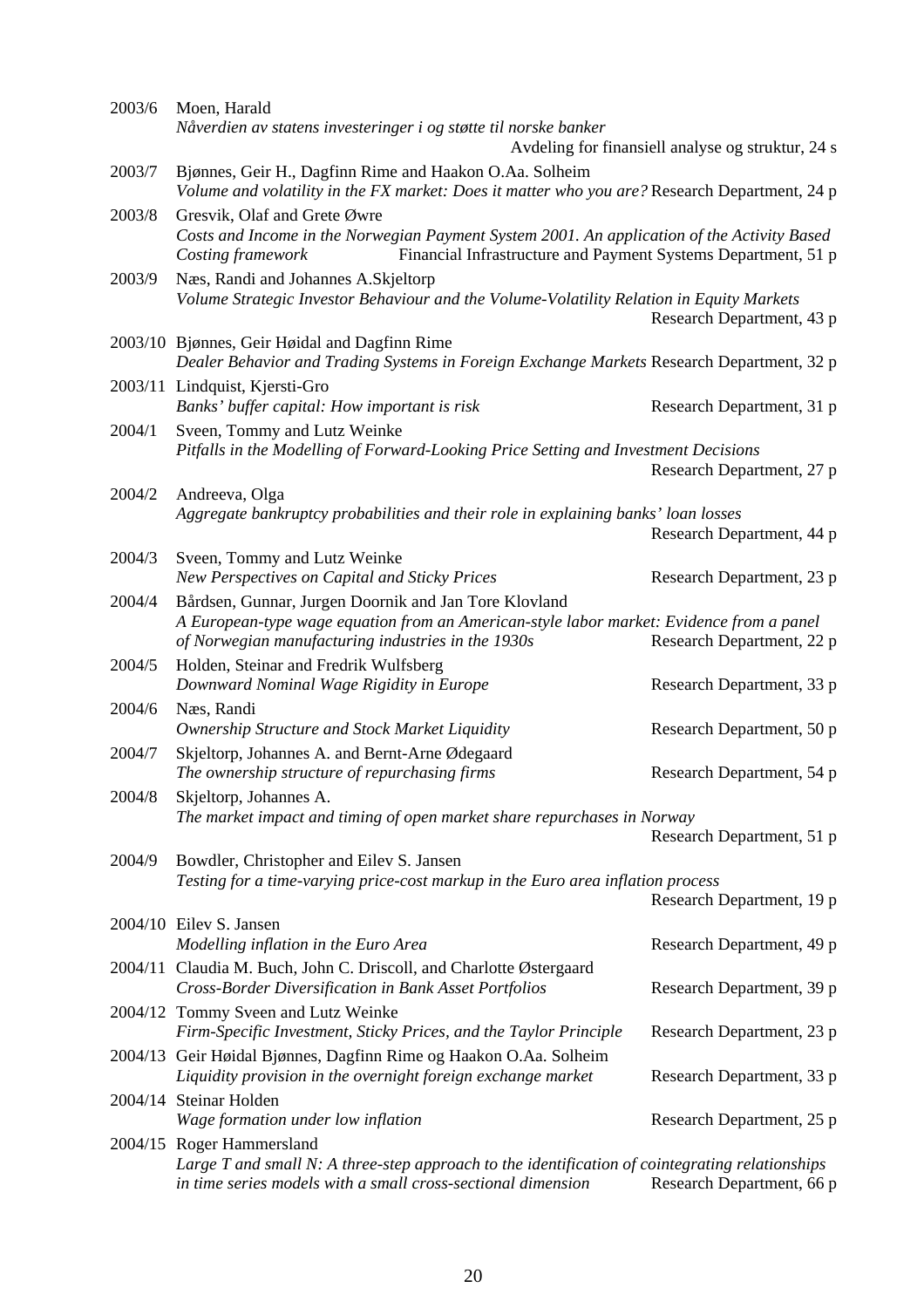|         | 2004/16 Q. Farooq Akram<br>Oil wealth and real exchange rates: The FEER for Norway                                                                    | Research Department, 31 p        |
|---------|-------------------------------------------------------------------------------------------------------------------------------------------------------|----------------------------------|
|         | 2004/17 Q. Farooq Akram<br>En effisient handlingsregel for bruk av petroleumsinntekter                                                                | Forskningsavdelingen, 40 s       |
|         | 2004/18 Egil Matsen, Tommy Sveen and Ragnar Torvik<br>Savers, Spenders and Fiscal Policy in a Small Open Economy                                      | Research Department, 31 p        |
|         | 2004/19 Roger Hammersland<br>The degree of independence in European goods markets: An $I(2)$ analysis of German and<br>Norwegian trade data           | Research Department, 45 p        |
|         | 2004/20 Roger Hammersland<br>Who was in the driving seat in Europe during the nineties, International financial markets or<br>the BUBA?               | Research Department, 35 p        |
|         | 2004/21 Øyvind Eitrheim and Solveig K. Erlandsen<br>House prices in Norway 1819-1989                                                                  | Research Department, 35 p        |
| 2004/22 | Solveig Erlandsen and Ragnar Nymoen<br>Consumption and population age structure                                                                       | Research Department, 22 p        |
| 2005/1  | Q. Farooq Akram<br>Efficient consumption of revenues from natural resources -<br>An application to Norwegian petroleum revenues                       | Research Department, 33 p        |
| 2005/2  | Q. Farooq Akram, Øyvind Eitrheim and Lucio Sarno<br>Non-linear dynamics in output, real exchange rates and real money balances: Norway, 1830-<br>2003 | Research Department, 53 p        |
| 2005/3  | Carl Andreas Claussen and Øistein Røisland<br>Collective economic decisions and the discursive dilemma                                                | Monetary Policy Department, 21 p |
| 2005/4  | Øistein Røisland<br>Inflation inertia and the optimal hybrid inflation/price level target                                                             | Monetary Policy Department, 8 p  |
| 2005/5  | Ragna Alstadheim<br>Is the price level in Norway determined by fiscal policy?                                                                         | Research Department, 21 p        |